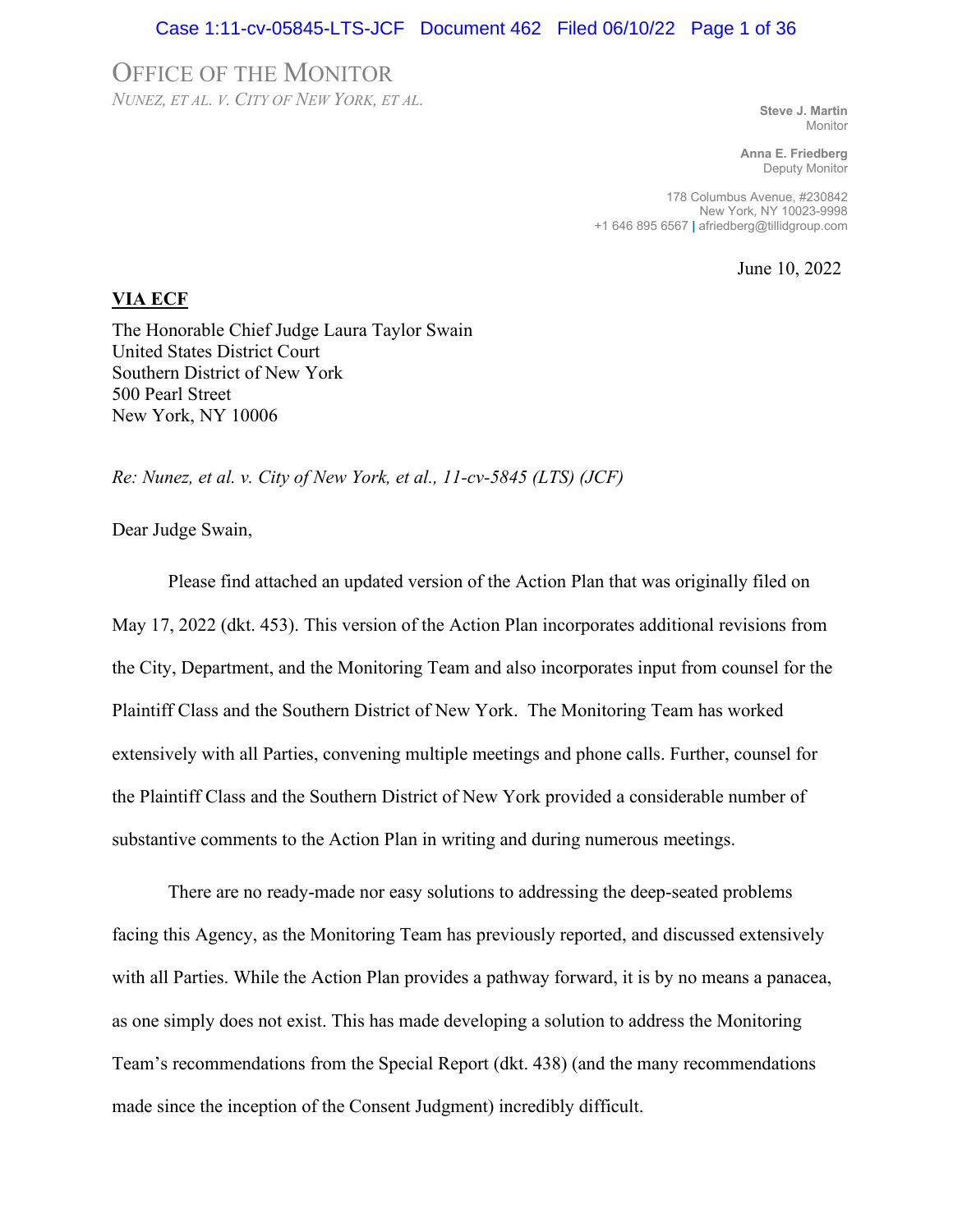## *Summary of the Action Plan*

The purpose of the Action Plan is to provide a roadmap for addressing the foundational deficiencies that inhibit the Department's ability to build sustainable reforms. It is intended to guide the development of reasonable and sound correctional practices and procedures and includes several timelines to conduct this work. While these timelines in no way do justice to the gravity of the situation, the time frames represent the best the City and Department have reported they can do at this juncture. The Department has already started to take steps towards implementing certain provisions of the Action Plan, including making changes to the Department's leadership structure and addressing staff absenteeism by revising certain policies and expediting the disciplinary cases of uniform staff who abused sick leave and modified duty policies. While these initiatives and steps in the Action Plan are absolutely *necessary* to support the reform efforts, they may not be *sufficient* to bring about the magnitude of change that is necessary to reform this agency.

There are no guarantees that the City and Department can or will implement the Action Plan with fidelity or that even faithful adherence to this Action Plan will bring about the level of safety and security needed in the jails. The City and the Department will inevitably confront both internal and external obstacles during their attempts to implement the strategies articulated in the Action Plan. Examples of such obstacles are certain state and local regulations that inhibit the Department's ability to address the Monitoring Team's long-standing recommendation that the Department expand the pool of individuals who can be hired to provide essential leadership at the facility level—the Wardens. The City and Department contend that the Department's new agency leadership structure will adequately support facility Wardens. While the Department's new leadership structure may indeed be beneficial, it also has some potential limitations and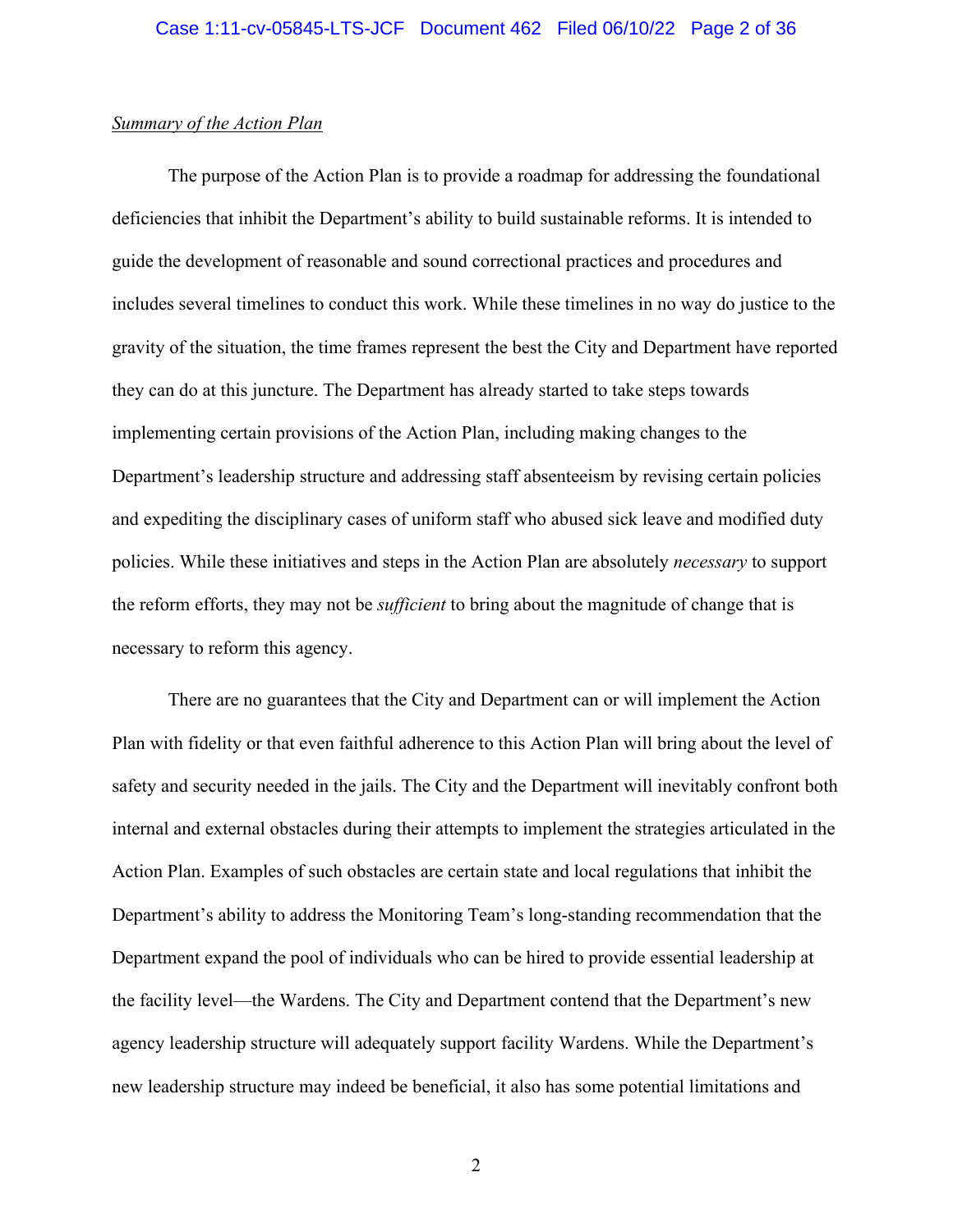#### Case 1:11-cv-05845-LTS-JCF Document 462 Filed 06/10/22 Page 3 of 36

therefore the Monitoring Team continues to believe that fortifying the Warden role by having the ability to seek the most capable and qualified candidates, including those from outside the Department, is necessary to ensure the success of the reform effort. The City and Department have advised that, at this juncture, they are not willing to seek a Court order to permit this option as they do not believe the standards under the PLRA have been met. In addition, given the inevitable obstacles the City and Department will face in implementing the Action Plan, the Parties and Monitoring Team have engaged in extensive discussions regarding the development of a provision that would require the City to make applications to the Court to abrogate legal barriers when they arise. Unfortunately, agreement on such a provision could not be reached and therefore it is not included in the Action Plan.

While the Action Plan certainly is a viable pathway forward, the Monitoring Team must acknowledge that given the decades of mismanagement, quagmire of bureaucracy, and limited proficiencies of many of the people who must lead the necessary transformation, serious concerns remain about whether the City and Department are capable of fully and faithfully implementing this Action Plan with integrity. This combined with the Monitoring Team's serious concerns about the current conditions of the jails means the Monitoring Team cannot warrant that the Action Plan alone will be sufficient to address the danger, violence, and chaos that continue to occur daily. That said, the City and Department have stated unequivocally that they believe they can and will advance reforms and address the unsafe conditions under this Action Plan. Given that steps must be taken right *now* to address the dire conditions, at this juncture, proceeding with the Action Plan is necessary as the Parties and the Court continue to work to determine if other remedial measures may be necessary. The Monitoring Team is prepared to provide all stakeholders the necessary support and technical assistance, as required,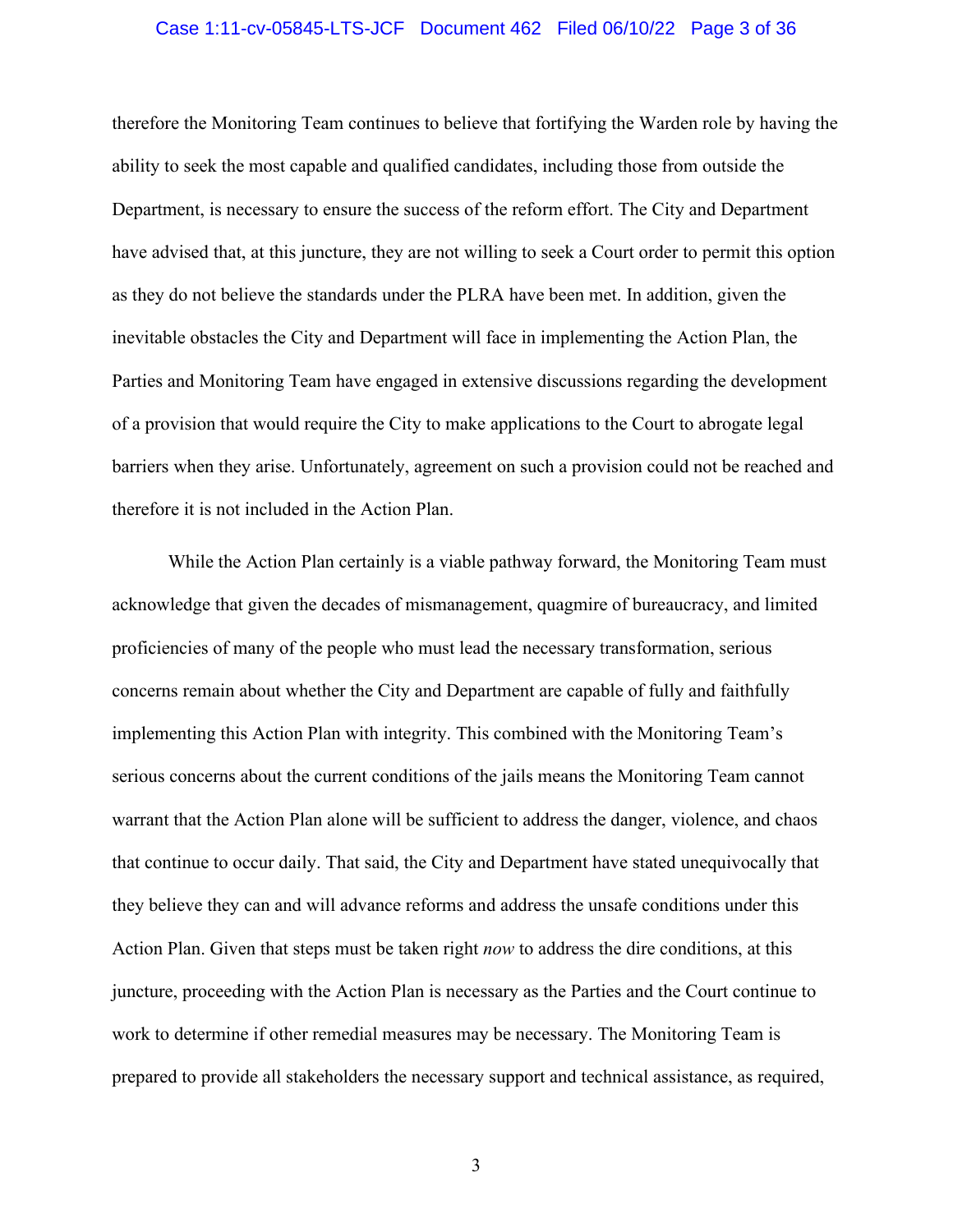#### Case 1:11-cv-05845-LTS-JCF Document 462 Filed 06/10/22 Page 4 of 36

and will provide more frequent and contemporaneous reporting so the Court and the Parties may ascertain the current state of affairs, whether sufficient progress is being made, and/or whether different remedial efforts may be needed.

#### *Position of the Parties*

The Parties' positions on the Action Plan are summarized below:

- **SDNY's Position**: "The City's Action Plan incorporates certain input provided by the SNDY, although the SDNY is not a signatory. The SDNY has expressed uncertainty about whether the steps outlined in the Action Plan will be sufficient to address the ongoing non-compliance with the Consent Judgment and the Remedial Orders, particularly given the lack of specificity with respect to certain contemplated new initiatives, policies, and procedures, including the references to "improved practices to ensure that routine touring is occurring" and to the revision of "policies and procedures regarding sick leave and absence control." The SDNY has advised the Monitor that it does not object to the entry of the City's Action Plan as a Court Order, but reserves its right to seek additional court relief in the future if the Department fails to make substantial and demonstrable progress in implementing the reforms, initiatives, and practices outlined in the Action Plan, or if these efforts do not result in a substantial reduction in the risk of harm currently facing inmates."
- **Plaintiff Class Counsel**: Plaintiff class counsel will be submitting a separate communication to the Court with its position on the Action Plan and any additional motion practice that may be needed.
- **City and Department of Correction**: Counsel for the City and Department will be submitting a separate communication to the Court with its position on the Action Plan.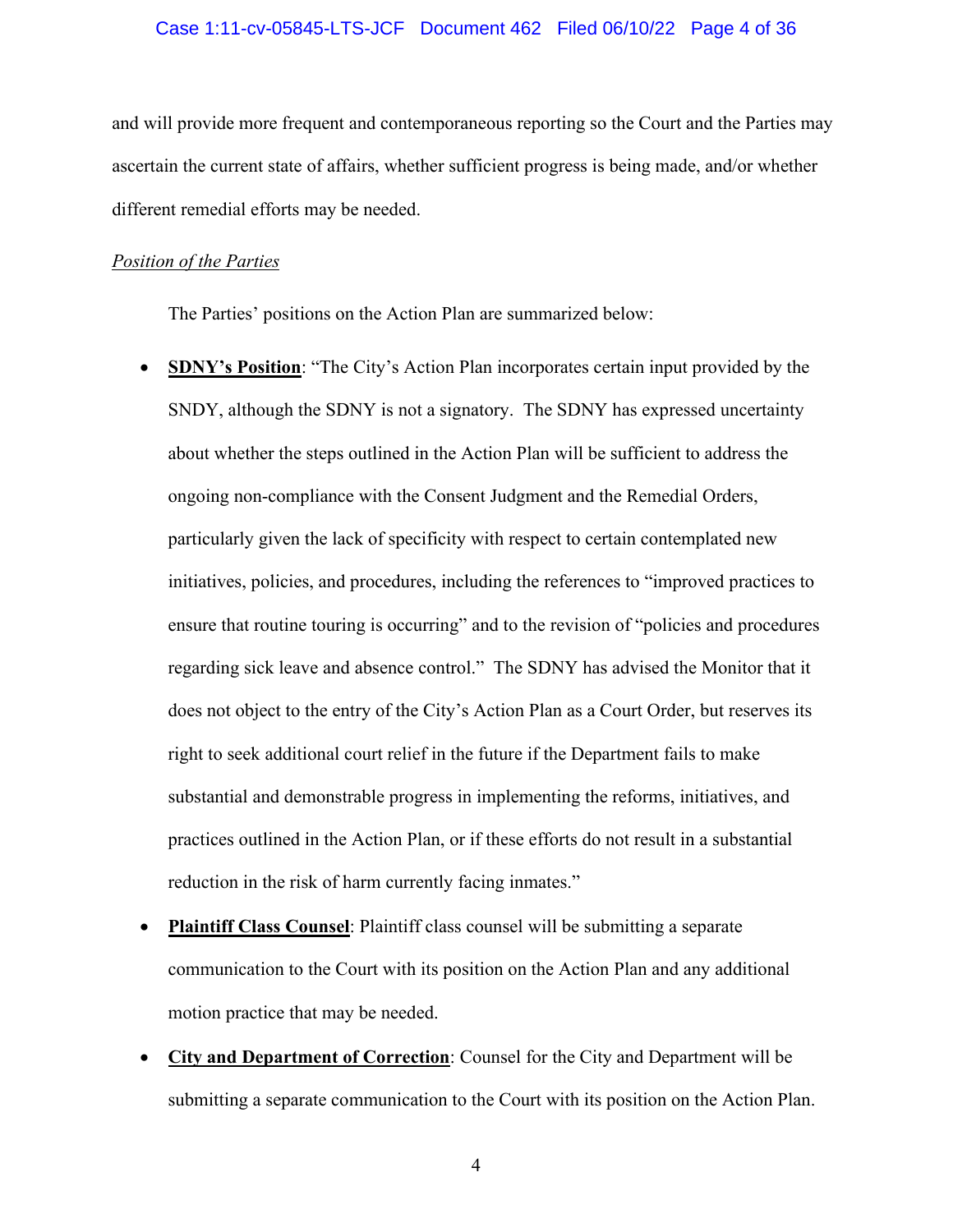## Case 1:11-cv-05845-LTS-JCF Document 462 Filed 06/10/22 Page 5 of 36

## *Conclusion*

The City and Department must proceed with all due haste to fully implement the Action Plan and quickly address and remediate any obstacles that are encountered. All resources must be brought to bear to address the immediate risk of harm to incarcerated individuals and staff. In other words, there is no question that the City and Department should be working to implement the strategies they have committed to in this Action Plan *now,* regardless of any other proceedings that may occur in this matter. The Monitoring Team is available to respond to any questions the Court may have regarding the Action Plan and, if needed, will supply any further information necessary to support the Court's assessment of the Action Plan.

Sincerely,

s/ Steve J. Martin Steve J. Martin, *Monitor* Anna E. Friedberg, *Deputy Monitor* Christina B. Vanderveer, *Associate Deputy Monitor*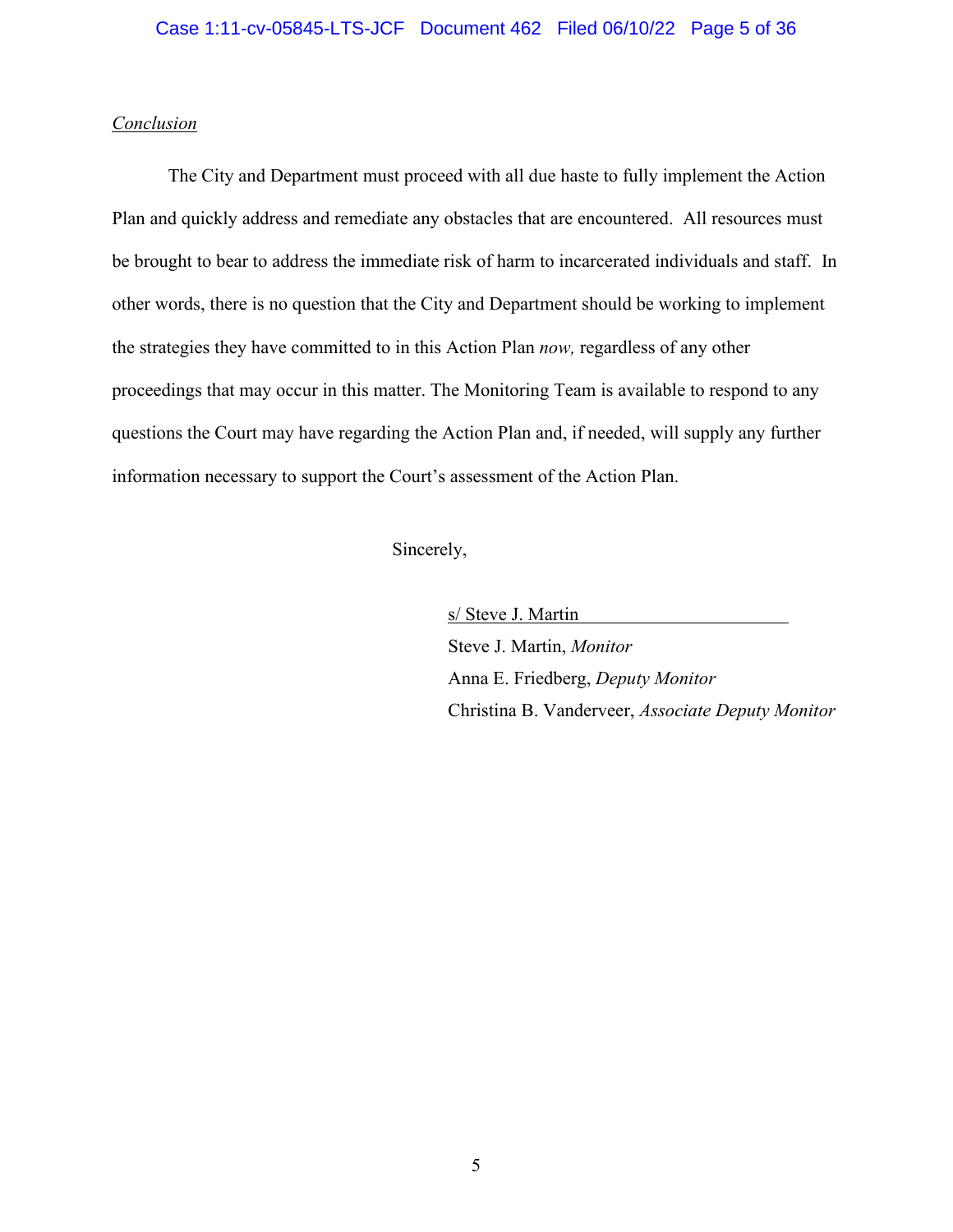| UNITED STATES DISTRICT COURT<br>SOUTHERN DISTRICT OF NEW YORK             | X                       |
|---------------------------------------------------------------------------|-------------------------|
| MARK NUNEZ, et al.,                                                       |                         |
| Plaintiffs,                                                               |                         |
| - against -                                                               |                         |
| CITY OF NEW YORK, et al.,                                                 |                         |
| Defendants.                                                               | 11 Civ. 5845 (LTS)(JCF) |
| UNITED STATES OF AMERICA,                                                 | X                       |
| Plaintiff-Intervenor,                                                     |                         |
| - against -                                                               |                         |
| CITY OF NEW YORK and NEW YORK CITY<br>DEPARTMENT OF CORRECTION,           |                         |
| Defendants.<br>-----------------------<br>------------------------------- | Χ                       |

# **[PROPOSED ORDER] ACTION PLAN**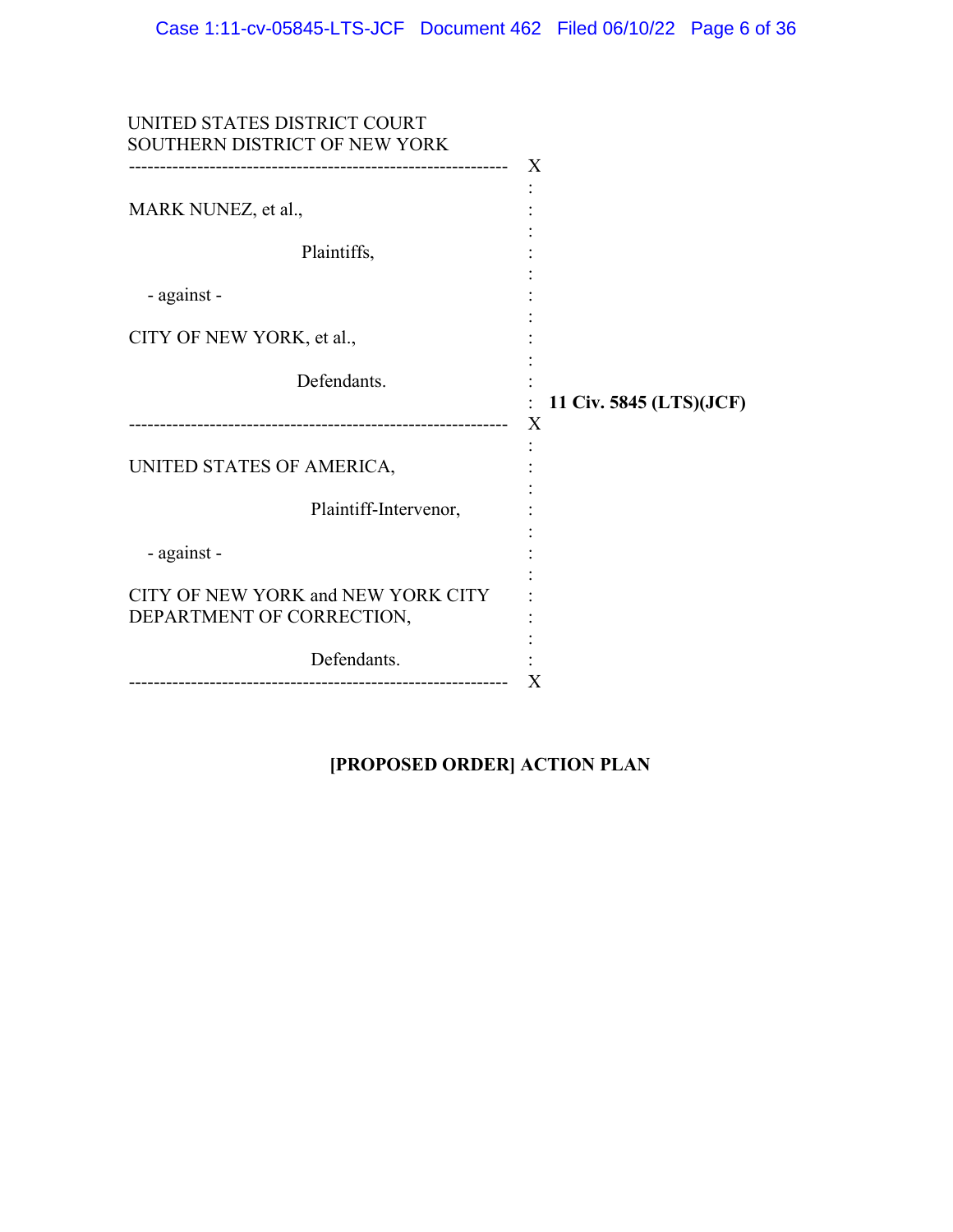# **TABLE OF CONTENTS**

| 1. |                                                                                       |
|----|---------------------------------------------------------------------------------------|
| 2. |                                                                                       |
| 3. |                                                                                       |
|    |                                                                                       |
| 1. |                                                                                       |
| 2. |                                                                                       |
| 3. |                                                                                       |
| 4. | Routine Coordination with Law Enforcement Agencies to Expedite Case Processing of     |
|    |                                                                                       |
| 1. |                                                                                       |
| 3. |                                                                                       |
| 4. |                                                                                       |
| 5. |                                                                                       |
|    |                                                                                       |
| 1. |                                                                                       |
| a. |                                                                                       |
| 2. |                                                                                       |
| 3. |                                                                                       |
| 4. | Expanded Capacity for the Department's Internal Assessment of Security Initiatives 14 |
| 5. |                                                                                       |
|    |                                                                                       |
| 1. |                                                                                       |
| 2. |                                                                                       |
| 3. |                                                                                       |
| a. | Processing Incarcerated Individuals Through Intake Within 24 Hours:  17               |
| 4. | Management of Incarcerated Individuals Following Serious Incidents of Violence 17     |
|    |                                                                                       |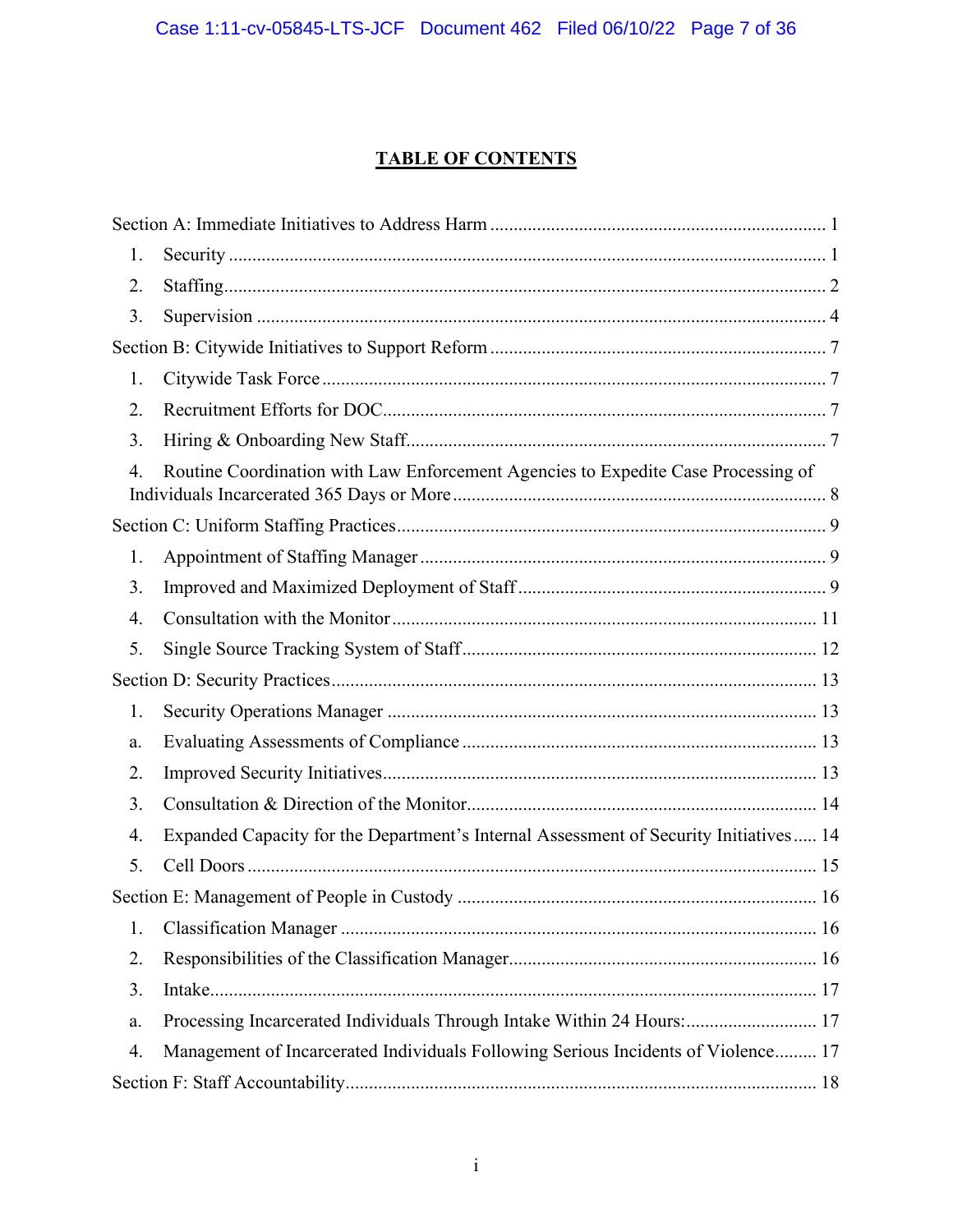| 1. |                                                                                    |  |
|----|------------------------------------------------------------------------------------|--|
| 2. | Expeditious Resolution of Egregious Conduct and/or Multiple Serious Violations  18 |  |
| 3. |                                                                                    |  |
| 4. |                                                                                    |  |
| 5. |                                                                                    |  |
| 6. |                                                                                    |  |
| 7. | Addressing Discipline for Abuse of Staff Leave or Restricted Duty Policies 20      |  |
| 8. |                                                                                    |  |
| 9. |                                                                                    |  |
|    |                                                                                    |  |
|    |                                                                                    |  |
| 1. |                                                                                    |  |
| 2. |                                                                                    |  |
| 3. |                                                                                    |  |
| 4. |                                                                                    |  |
| 5. |                                                                                    |  |
| 6. |                                                                                    |  |
|    | Section H: Compliance with Prison Litigation Reform Act, 18 U.S.C. § 3626  28      |  |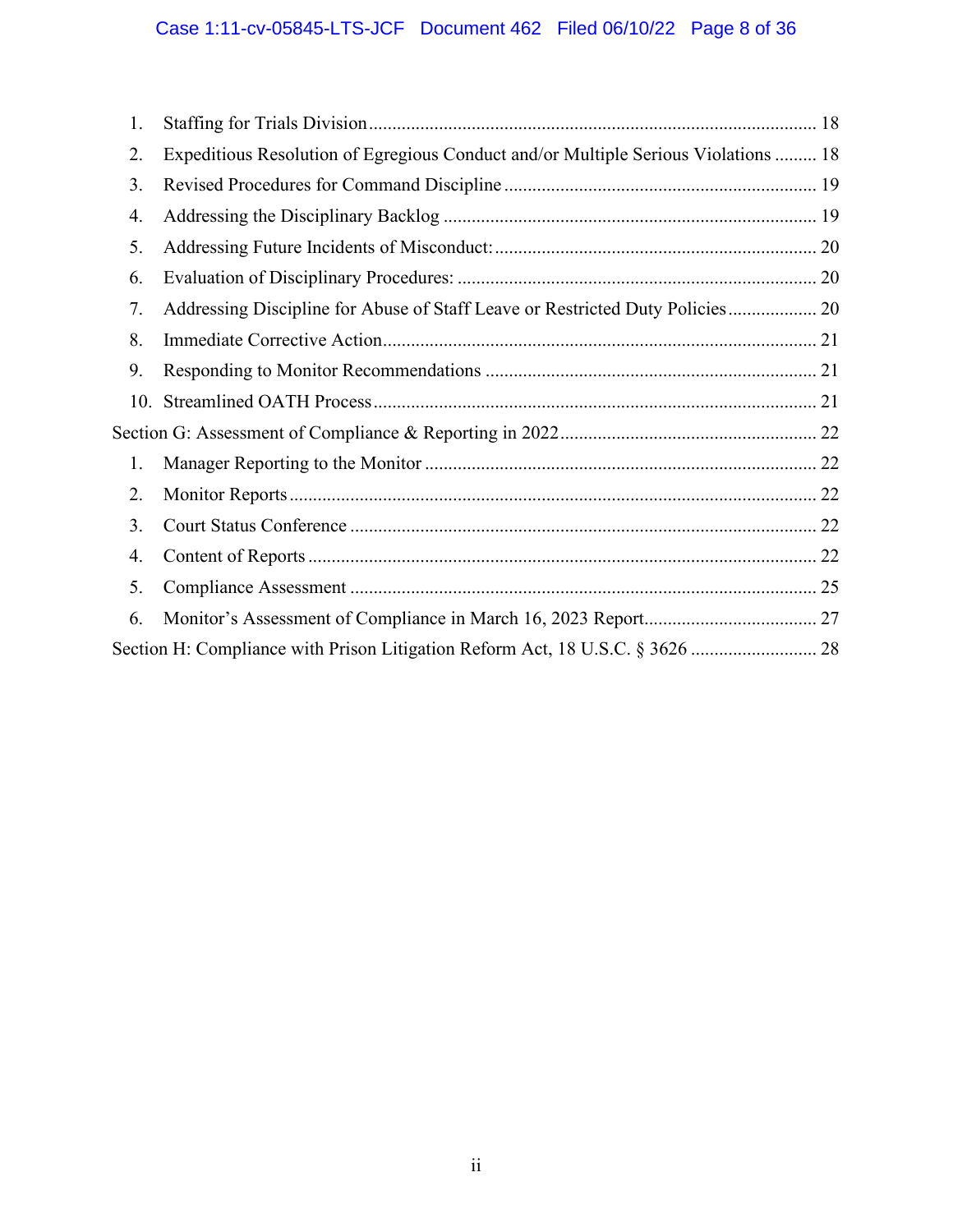## **Section A: Immediate Initiatives to Address Harm**

#### <span id="page-8-1"></span><span id="page-8-0"></span>1. *Security*

- a. *RNDC*: The Department, in consultation with the Monitor, shall continue to implement the Commissioner's violence reduction plan at the Robert N. Davoren Complex in order to reduce the violence and risk of harm in the facility. The violence reduction plan including changes to housing practices so that incarcerated individuals are not housed predominately by gang affiliation, improvements to staff supervision to ensure routine touring of housing units, enhanced programming and services, and increased searches and tactical search operations.
- b. *Expanded Security Initiatives to Other Facilities*: Within 60 days of this Order, the Department, in consultation with the Monitor, shall expand the implementation of the Commissioner's violence reduction plan, with any necessary revisions and modifications, to GRVC in order to reduce the violence and risk of harm in that facility. Following the roll-out of the violence reduction initiative at GRVC, the Department, in consultation with the Monitor, shall focus on initiatives to reduce violence at AMKC.
- c. *Cell Doors*: By July 29, 2022, the Department shall install 75 new cell doors to complete the installation of new cell doors in all housing units that house young adults at RNDC. The Department shall ensure that incarcerated individuals assigned to celled housing units are assigned to cells with doors where the locking mechanisms are functioning properly.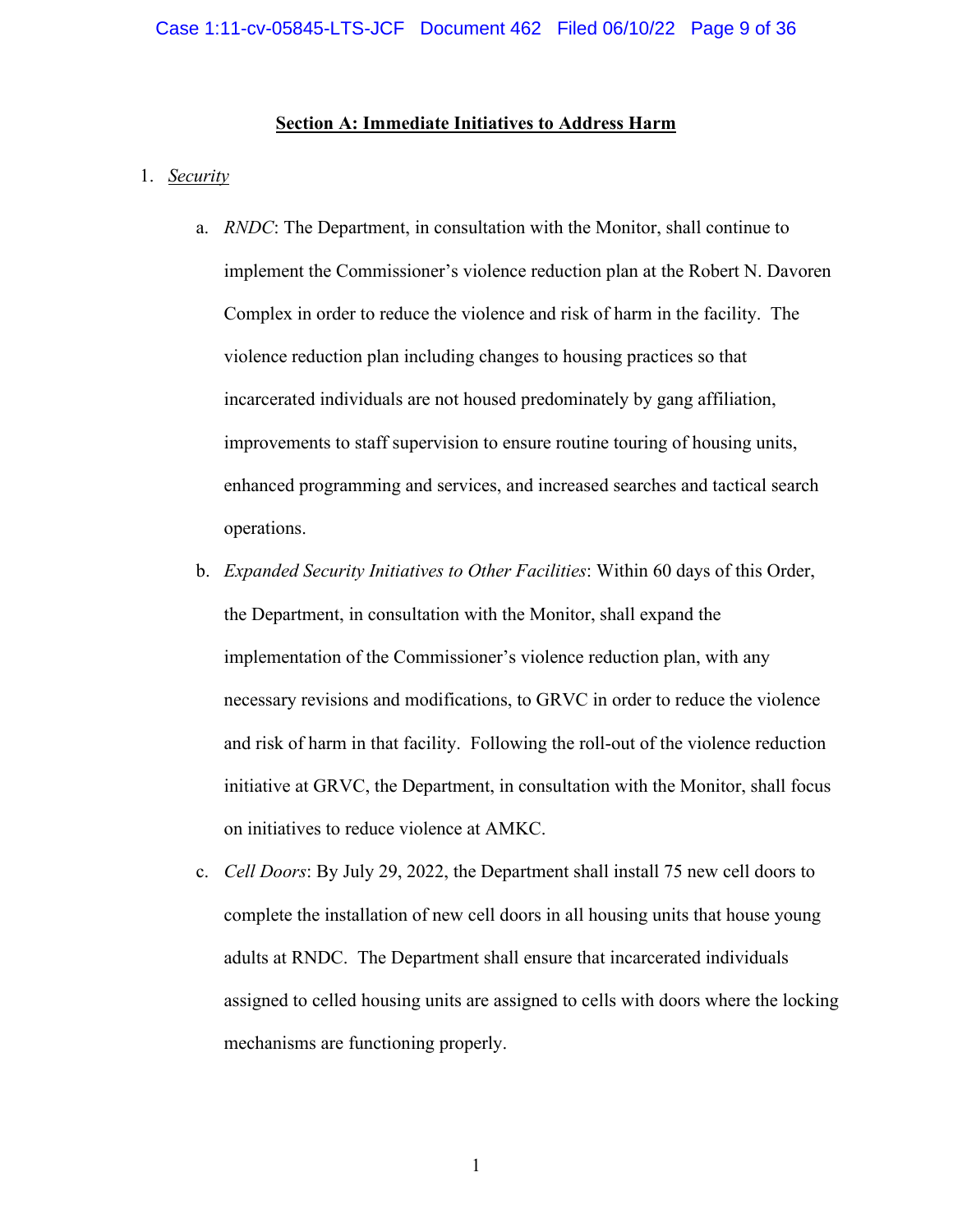d. *Improved Routine Tours*: The Department shall conduct routine tours, including, but not limited to, tours of the housing units every 30 minutes. The Department shall immediately institute improved practices to ensure that routine touring is occurring, including the use of the "tour" wand by Correction Officers during each tour conducted. The Office of the Commissioner shall audit the electronic records of tours conducted by uniform staff to ensure compliance with touring requirements.

## <span id="page-9-0"></span>2. *Staffing*

- a. *Interim Post-Priority List*: Within 30 days of the Order, the Department must develop an interim post-priority list to ensure that the posts most directly related to the safety of the incarcerated population are prioritized and duly designated as mandatory posts. The list of mandatory posts shall include, but not be limited to, housing areas. The Department shall ensure that all mandatory posts on the postpriority list are staffed.
- b. *Interim List of Uniform Staff Available to Work*: By August 1, 2022, the Department must develop an interim list of uniform staff that are available to work a shift.
- c. *Scanning of Post Assignment*: By September 1, 2022, the Department shall pilot at RNDC an electronic scanning system to ensure uniform staff assigned to priority posts in the facility are on post. The Department shall evaluate the effectiveness and feasibility of the pilot during the first 90 days the scanning system is in use in order to determine whether the use of the electronic scanning system shall be discontinued or expanded to other Facilities. If it is determined that the electronic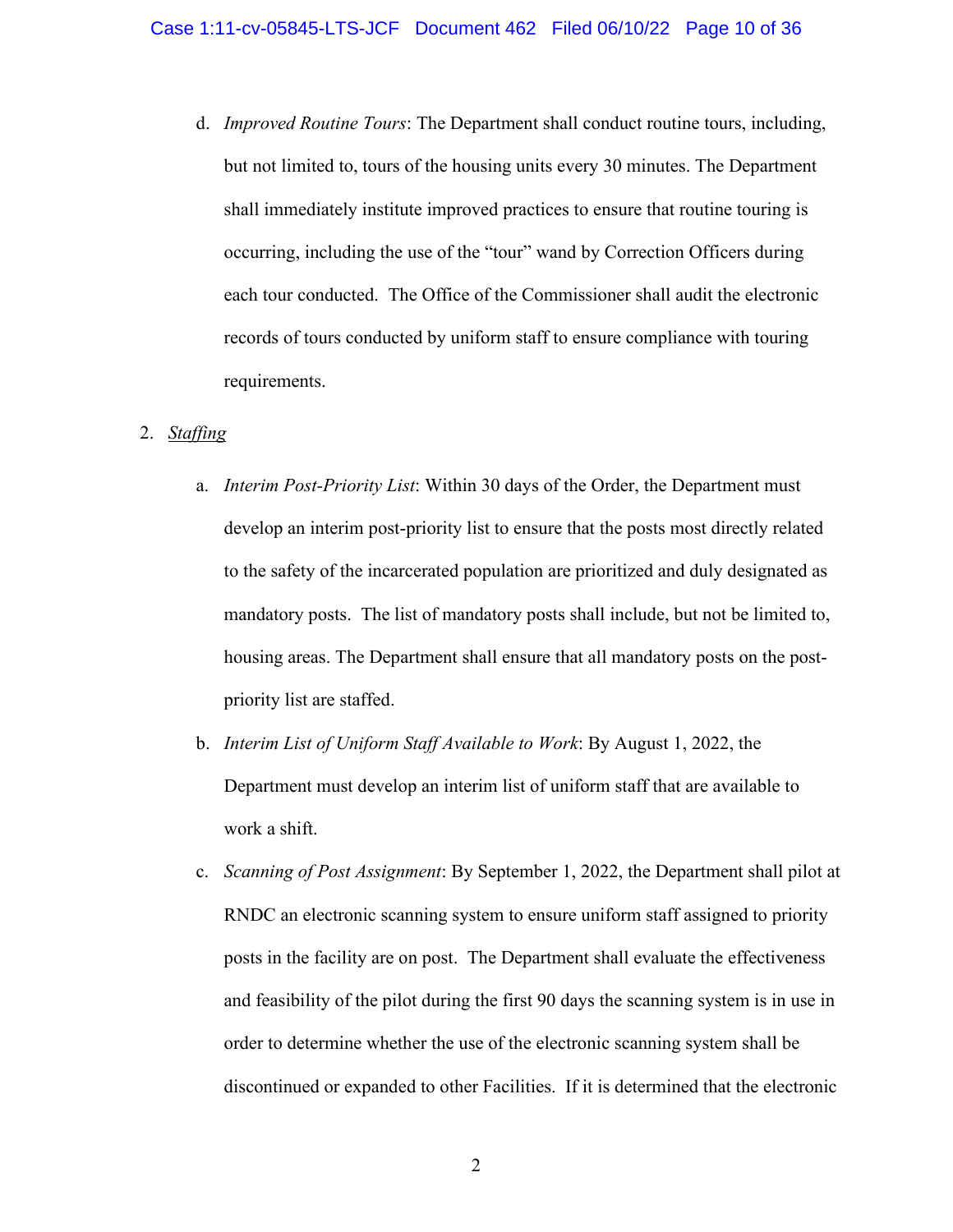#### Case 1:11-cv-05845-LTS-JCF Document 462 Filed 06/10/22 Page 11 of 36

scanning system shall be expanded, then the Department must provide the Monitor with a list and timeline for expansion 30 days after the evaluation of the pilot project.

## d. *Revised Policies to Address Staff Absenteeism, Restricted Duty, and Abuse:*

- i. *Revised Home Confinement Visits*: The Department shall implement revised practices and procedures for home confinement visits to make the home confinement visits more reasonable and efficient by reducing the burden on investigators, including reducing the number of knocks needed to ascertain if an individual is home and reducing the number of rings for a phone call to ascertain if an individual is home.
- ii. *Medically Modified/Restricted Duty Status*: Within 60 days of the Order, the Department shall implement a process to significantly reduce the use of Medically Modified/Restricted Duty Status and eliminate the abuse of this designation by revising policies and procedures, implementing a strategic plan to significantly limit the use of this status going forward, and seeking medical separation of at least 170 staff on this status.
- iii. *Revised Sick Leave & Absence Control*: Within 90 days of the Order, the Department, in consultation with the Monitor, shall revise its policies and procedures regarding sick leave and absence control. The revised policies and procedures shall be implemented thereafter.
- e. *Improved Management of the Health Management Division*: Within 90 days of this Order, the Department shall complete an assessment of the Health Management Division ("HMD") in order to identify any deficiencies or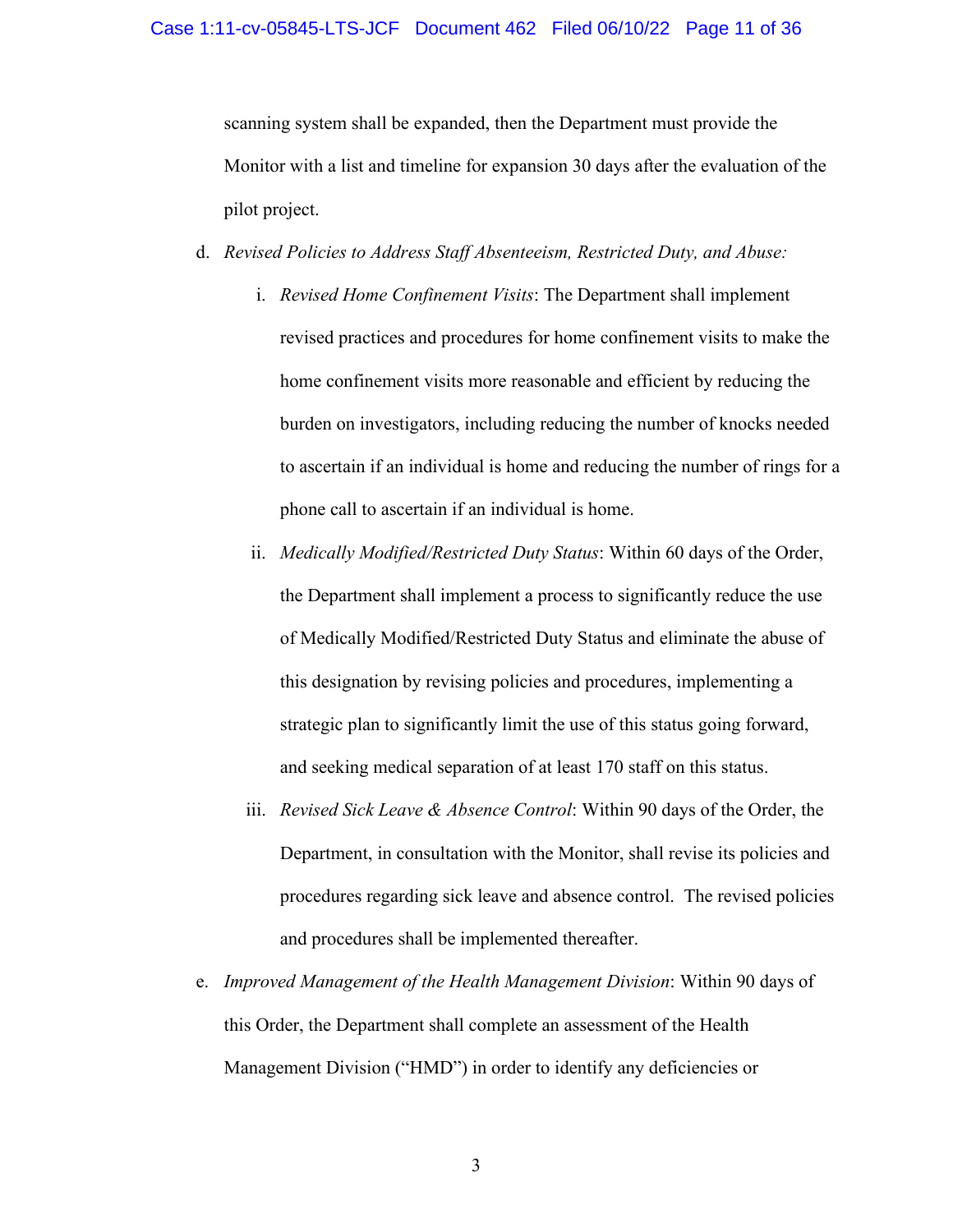inefficiencies in practices. The Department shall then implement any changes in practices that are needed based on the assessment to ensure the work of HMD is efficient, accurate, and reliable. Further, the Department shall utilize civilian staff to conduct the work of HMD.

- f. *Evaluation of Current Uniform Staff on Sick Leave & Medically Restricted Status*: Within 120 days of this Order, the Department must evaluate all uniform staff currently out on sick leave more than 30 days, in the status of chronic sick, and medically restricted duty level 3, as of the date of this order, in order to identify those staff who must return to work, and/or to initiate proceedings to separate staff, and/or initiate disciplinary proceedings for any potential abuse, and/or make any referrals to DOI because the abuse is potentially criminal in nature.
	- i. *Expedited Discipline*: The Department shall seek expeditious processing of at least 20 medical incompetence cases before OATH, which were identified on May 23, 2022. OATH shall expeditiously process these cases so that they are resolved as quickly as possible with an agreed upon settlement or a report and recommendation is issued following a trial.
- g. *Referral of Staff Abuse of Sick Time or Restricted Status:* The Department shall immediately refer any cases of staff abuse of sick time or restricted status to the Department of Investigation for further investigation when the conduct of staff appears to be criminal in nature*.*

## <span id="page-11-0"></span>3. *Supervision*

a. *Re-assignment of Captains to Supervision of Correction Officers*: Within 30 days of this Order, the Department will evaluate the approximately 45 Captains on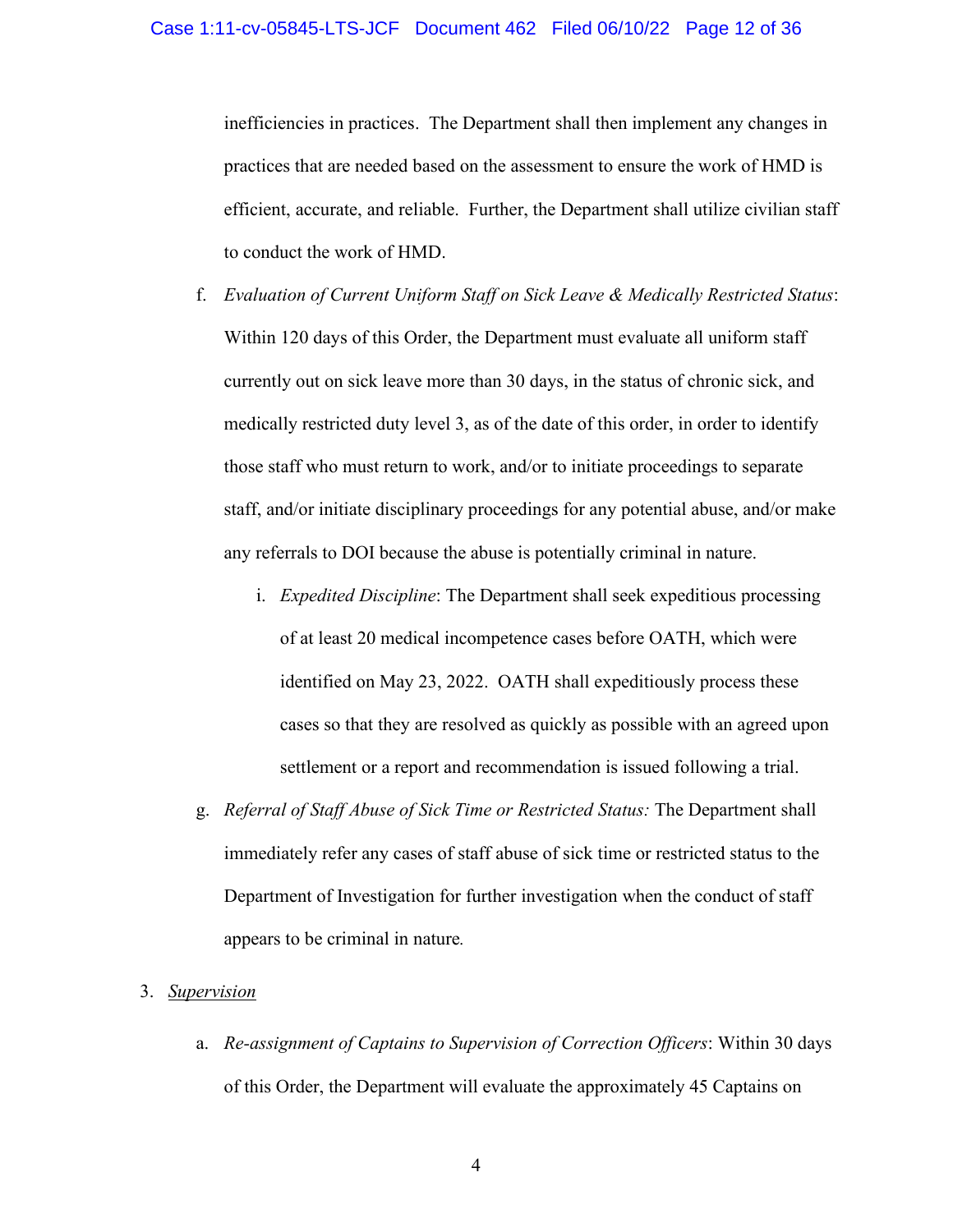Temporary Duty Assignment and re-assign most, if not all, of these Captains to posts that supervise officers assigned to housing unit posts.

- b. *Department Leadership*: The Department shall revise the executive leadership structure as follows:
	- i. The Commanding Officer of each facility and command will report directly to the Commissioner.
	- ii. The Commissioner shall appoint a Senior Deputy Commissioner who shall report to the Commissioner. The following positions will report to the Senior Deputy Commissioner:
		- 1. Deputy Commissioner of Security this position will include, at a minimum, the responsibilities of the Security Operations Manager outlined in Section D (Security Practices) of this Order.
		- 2. Deputy Commissioner of Classification, Custody Management, and Facility Operations – this position will include, at a minimum, the responsibilities of the Deputy Commissioner of Classification outlined in Section E (Prioritize the Management of People in Custody) of this Order.
			- a. At least two Associate Commissioners of Operations will report to the Deputy Commissioner of Classification, Custody Management, and Facility Operations
			- b. An individual Assistant Commissioner of Operations will be appointed to each facility to partner with and assist departmental Correctional Wardens in monitoring all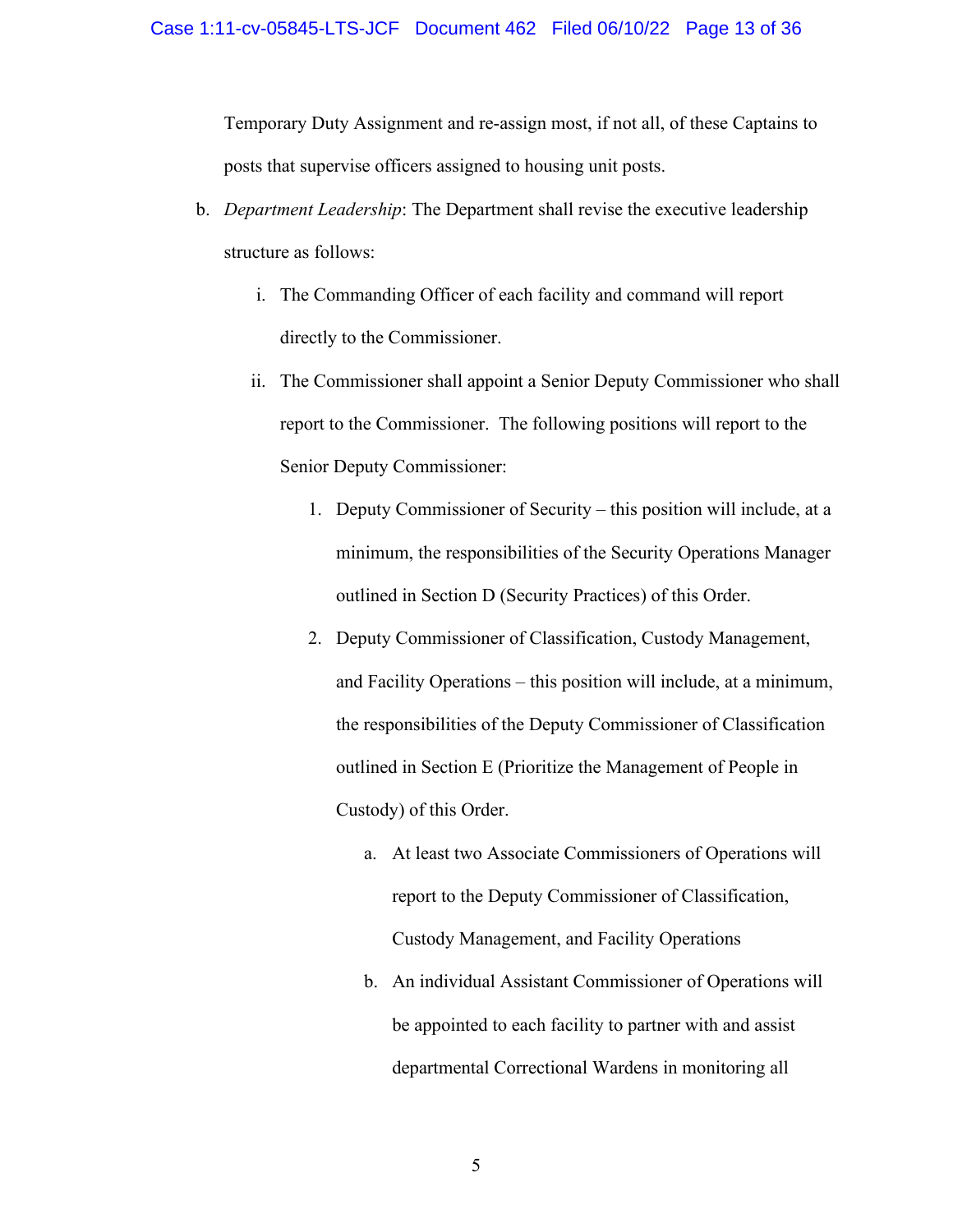#### Case 1:11-cv-05845-LTS-JCF Document 462 Filed 06/10/22 Page 14 of 36

aspects of facility operations. The Assistant Commissioners of Operations will report to the Associate Commissioner of Operations.

- 3. Deputy Commissioner of Administration this position will include, at a minimum, the responsibilities of the Staffing Manager outlined in Section C (Uniform Staffing Practices) of this Order.
- iii. The individual responsible for the Health Management Division shall report to the First Deputy Commissioner.
- c. *Expanded Use of Early Intervention, Support and Supervision Unit*: The Early Intervention, Support and Supervision Unit ("E.I.S.S.") shall be expanded to also support any staff on disciplinary probation (for any reason) and Supervisors during their probationary period. The Department shall also develop an initiative in which each facility has at least one supervisor responsible for working with the E.I.S.S. Unit to support the uniform staff that are in the E.I.S.S. program and address any deficiencies in supervision of those staff that are identified.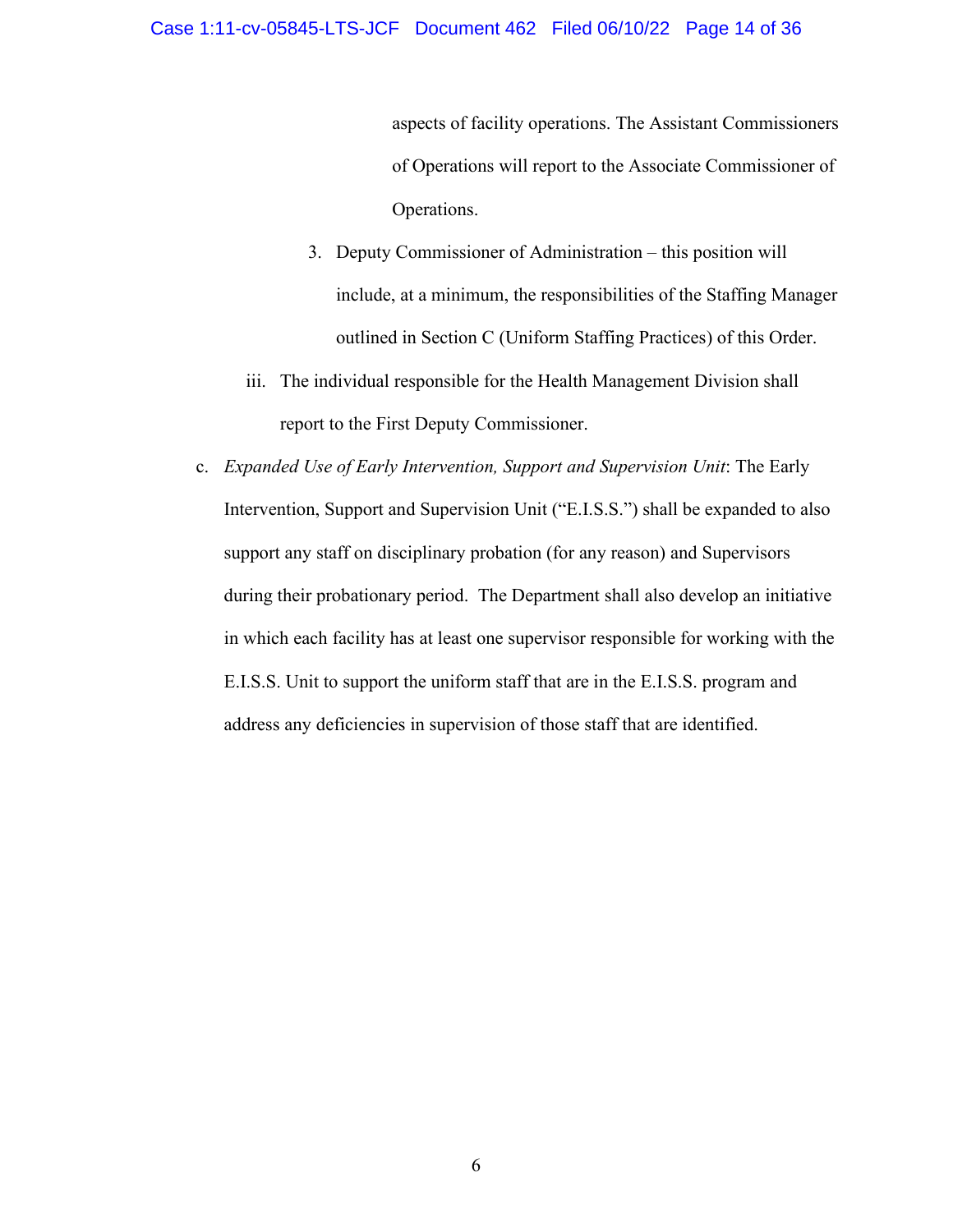## **Section B: Citywide Initiatives to Support Reform**

- <span id="page-14-1"></span><span id="page-14-0"></span>1. *Citywide Task Force:* The City shall continue to routinely convene representatives from all City agencies<sup>[1](#page-14-4)</sup> that support the Department's budget and funding, the Department's physical plant and any corresponding repairs, the Department's accountability process for staff and incarcerated individuals, and the Department's labor issues to ensure that the Department timely and meaningfully addresses the requirements of this Order, the Consent Judgment, and three Remedial Orders.
- <span id="page-14-2"></span>2. *Recruitment Efforts for DOC*: Within 30 days of this Order, the City and Department shall launch a new, full scale recruitment campaign focused on attracting and identifying qualified candidates for the following positions: (1) individuals with correctional expertise to serve in leadership positions, (2) attorneys and support staff for the Trials and Legal Division, (3) staff to backfill civilian roles previously held by uniform staff, with priority on staff for the Health Management Division, and (4) physicians to evaluate whether uniform staff who are out on leave are able to return to active duty. The recruiting campaign must include unique, creative measures to attract qualified candidates. In order to recruit qualified candidates, the City and Department shall offer incentives and other measures not previously utilized by the City and Department.
- <span id="page-14-3"></span>3. *Hiring & Onboarding New Staff*: The City and Department shall ensure that the process for interviewing, extending offers, and vetting candidates (as necessary) is refined and improved to ensure an efficient hiring process. On a case-by-case basis the City must also

<span id="page-14-4"></span><sup>&</sup>lt;sup>1</sup> This shall include, at a minimum, the City's Department of Citywide Administrative Services, the Office of Labor Relations, the Office of Management and Budget, and the Office of Administrative Trials & Hearings.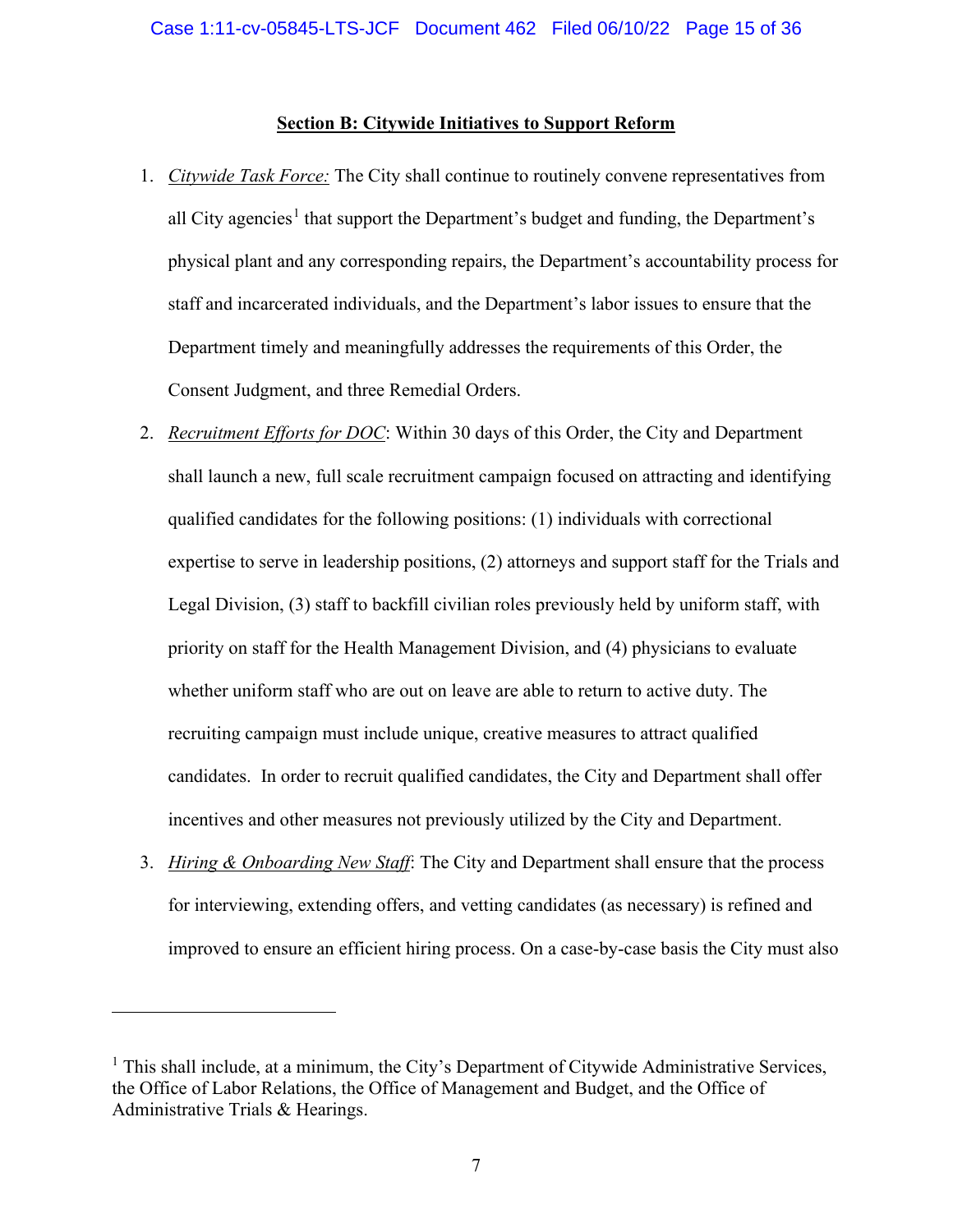evaluate whether a waiver of certain requirements (*e.g.* residency requirements) may be afforded to a candidate in order to ensure that the City and Department may hire the most qualified individuals for the position.

<span id="page-15-0"></span>4. *Routine Coordination with Law Enforcement Agencies to Expedite Case Processing of Individuals Incarcerated 365 Days or More*: The Department shall develop a list every month of all incarcerated individuals that have been incarcerated for at least one year or more. This list shall be produced to the Mayor's Office of Criminal Justice and, in turn, provided to representatives of each District Attorney's Office and the Office of Court Administration in order to facilitate efforts for these cases to be processed as quickly as possible. The City shall advise the Monitor on a monthly basis of which cases identified on this list have been expedited for prosecution and their status.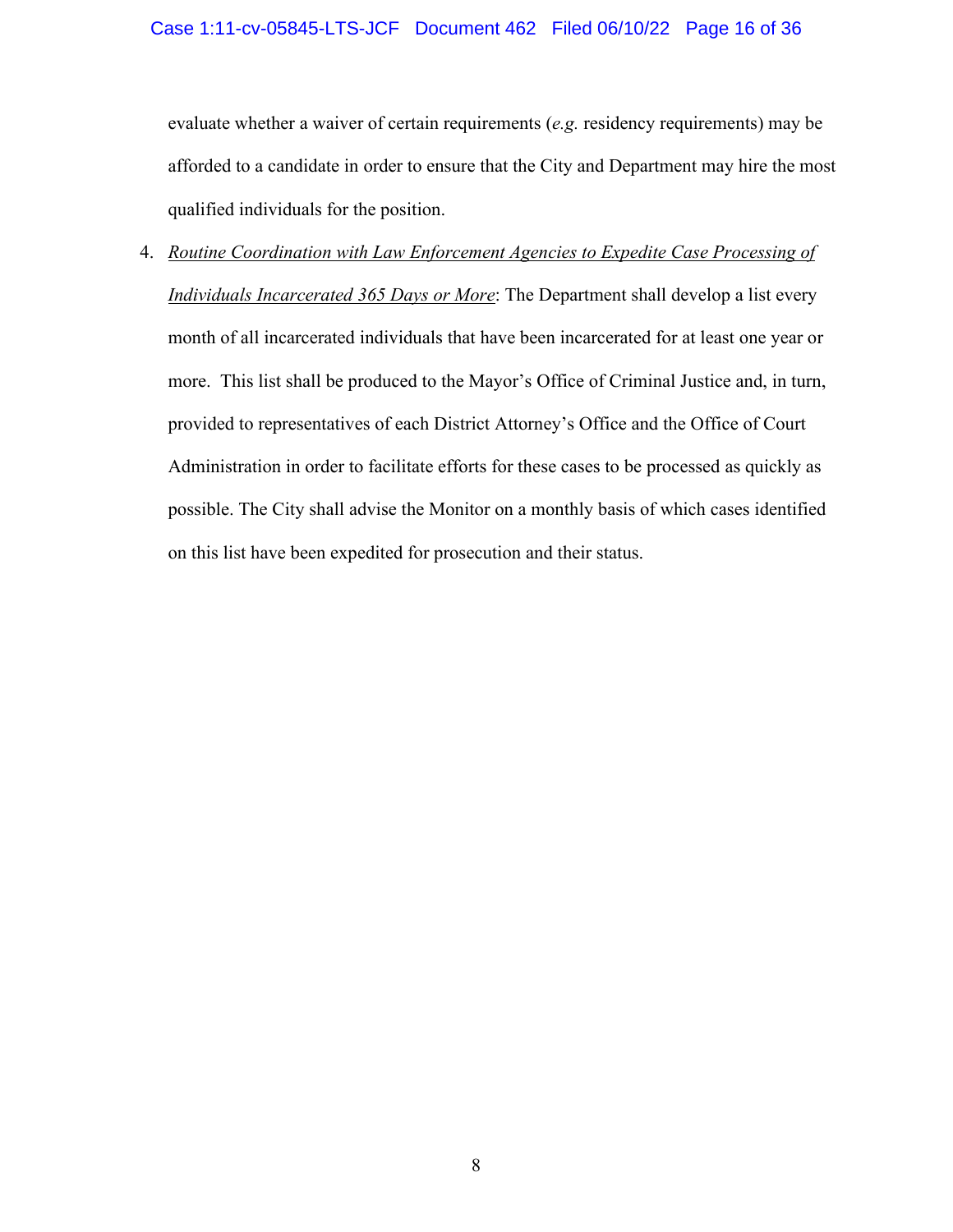#### **Section C: Uniform Staffing Practices**

- <span id="page-16-1"></span><span id="page-16-0"></span>1. *Appointment of Staffing Manager*: Within 90 days of this Order, the Department must select a Staffing Manager to develop a sound correctional staffing management scheme, including oversight of the Roster Management Unit and authority to implement initiatives to maximize the deployment of uniform staff as outlined in  $\S \mathbb{C}$ ,  $\P$  3 of this order below. The Staffing Manager must have significant expertise in correctional operations *and* correctional staffing administration in other systems outside of the New York City Department of Correction. The Department must consult with the Monitor on the selection of the Staffing Manager. The Staffing Manager shall ensure that the strategies and initiatives related to staffing are appropriately sequenced and prioritized with corresponding timelines for implementation.
- 2. *Roster Management Unit*: The Department shall create a dedicated and centralized Roster Management Unit to manage the schedules for uniform staff across the agency. The Roster Management Unit must be equipped with appropriately trained personnel to manage the number of staff authorized to work and the assignment of uniform staff.
- <span id="page-16-2"></span>3. *Improved and Maximized Deployment of Staff:* The Department shall maximize deployment of uniform staff within the facilities by implementing modified staffing practices, including, but not limited to the items outlined below:
	- i. *Improved Management of Staff Rosters*: Devise a central Roster Management system that tracks uniform staff by assignment to a command, including streamlining the master and daily rosters, and creation of a post assignment classification system for every command, to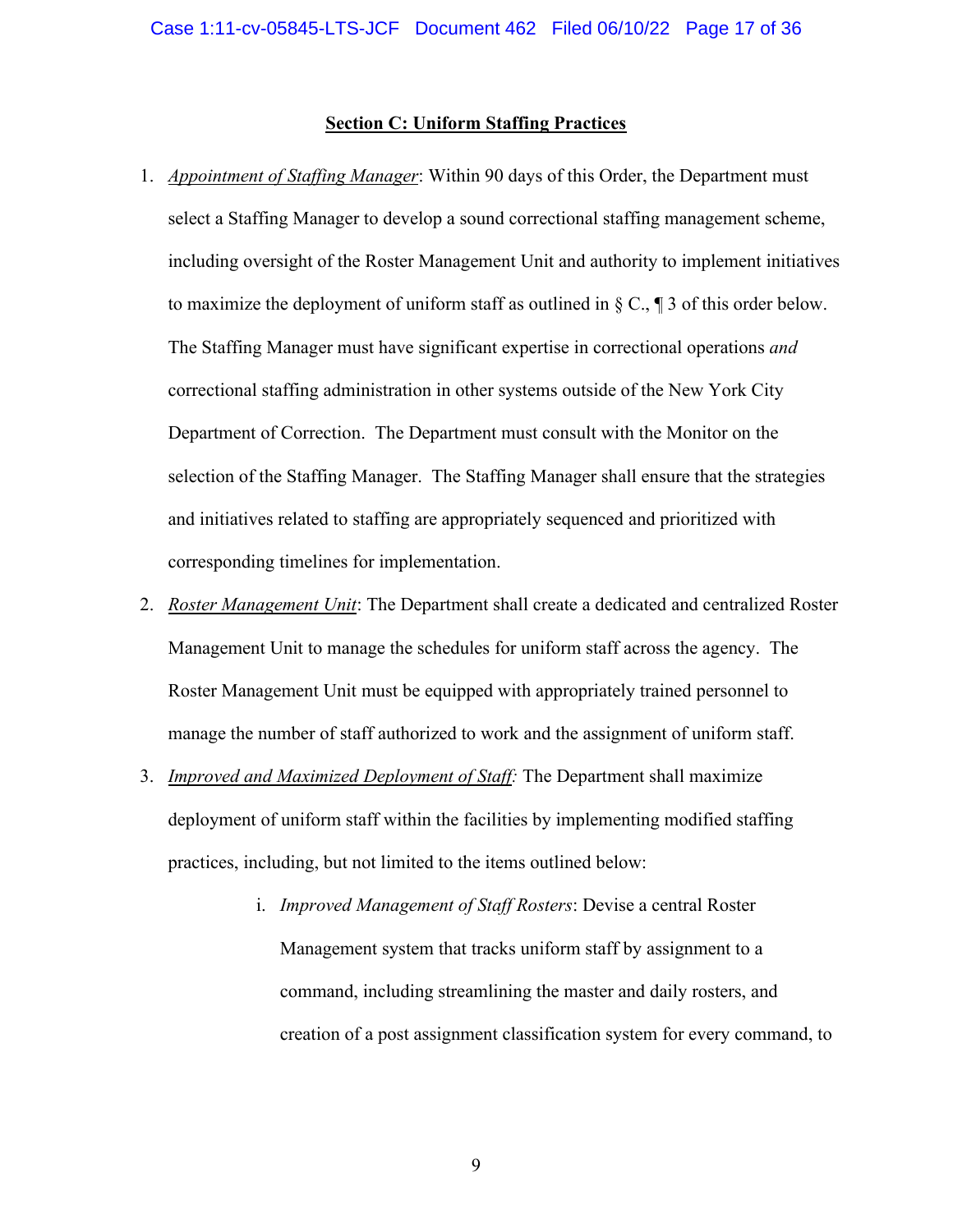#### Case 1:11-cv-05845-LTS-JCF Document 462 Filed 06/10/22 Page 18 of 36

ensure that uniform staff are appropriately deployed throughout the facilities and that critical posts are filled before non-essential posts.

- ii. *Increased Assignment of Captains in the Facility*: Complete a full evaluation of the assignment of all Captains and develop and implement a plan to prioritize assignment of Captains to supervise housing units to increase Captain presence on housing units.
- iii. *Improved Supervision of Captains*: Substantially increase the number of Assistant Deputy Wardens currently assigned to the facilities or a reasonable alternative to ensure that there is adequate supervision of Captains.
- iv. *Deployment of Experienced Staff in Housing Units*: Create and implement an assignment process in which sufficiently experienced uniform staff are deployed to housing units.
- v. *Awarded Posts:* Reduce the use of awarded posts so they are primarily utilized for those positions in which a particular skill set is required. A staff member with an awarded non-mandatory post must be re-deployed to a mandatory post if there are staffing shortages.
- vi. *Maximize Work Schedules*: Create and implement alternatives to the work schedule for uniform staff assigned to work in the facilities in order to minimize the use of a 4 by 2 schedule and optimize staff scheduling.
- vii. *Reduction of Uniformed Staff in Civilian Posts*: Reduce the assignment of uniform staff to civilian posts, including Temporary Duty Assignment, in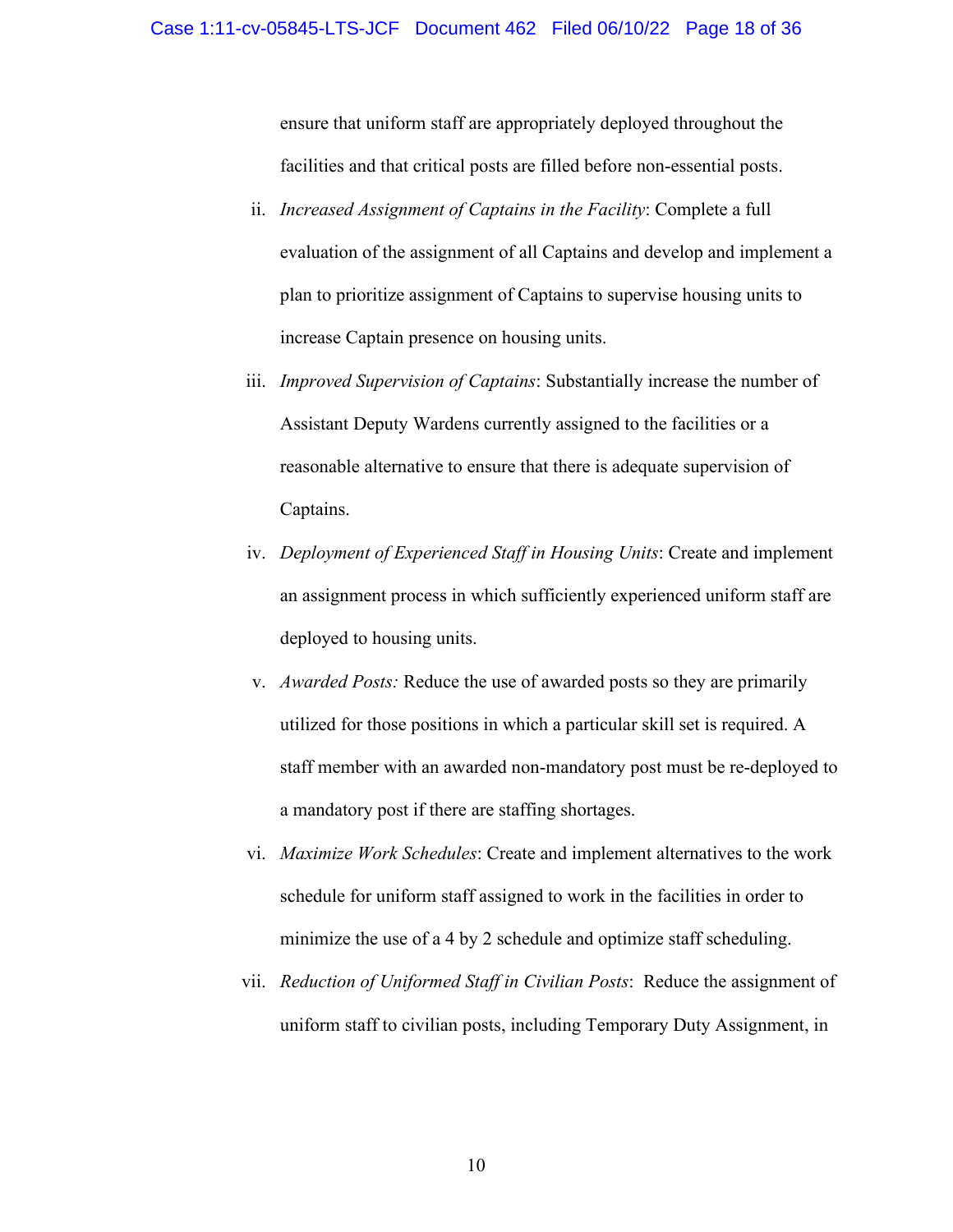order to minimize the reliance on uniform staff for tasks that can and should be reasonably completed by civilians.

- viii. *Post Analysis*: Conduct a post analysis, in consultation with the Monitor, that is rooted in correctional best practices and addresses the lapses in the Department's current staffing practices. The analysis will consider and coordinate staffing determinations the Department has made to revise and improve security practices, in order to staff posts based on reasonable operational need and avoid inefficient staffing practices currently in place (*e.g.*, the "all available" response to all alarms). The Department's post assignments shall be revised based on the results of the post analysis.
	- ix. *Relief Factor*: Calculate a reliable and reasonable relief factor after the implementation of the relevant staffing initiatives are in place.
- <span id="page-18-0"></span>4. *Consultation with the Monitor*: The Department shall consult with the Monitor on the system, plans, and initiatives to improve and maximize deployment of staff set forth in § C., ¶ 3 of this order above. If the Department's proposed system, plan, or initiative fails to adequately and reasonably address the requirements of a particular provision, the Monitor, within 15 business days, must advise the Department in writing that the system, plan or initiative is insufficient to achieve compliance with the provision. The Department, in consultation with the Monitor, will refine the system, plan or initiative as necessary to ensure compliance with the provision. The Department must then implement the revised system, plan, or initiative, including any additional requirements from the Monitor.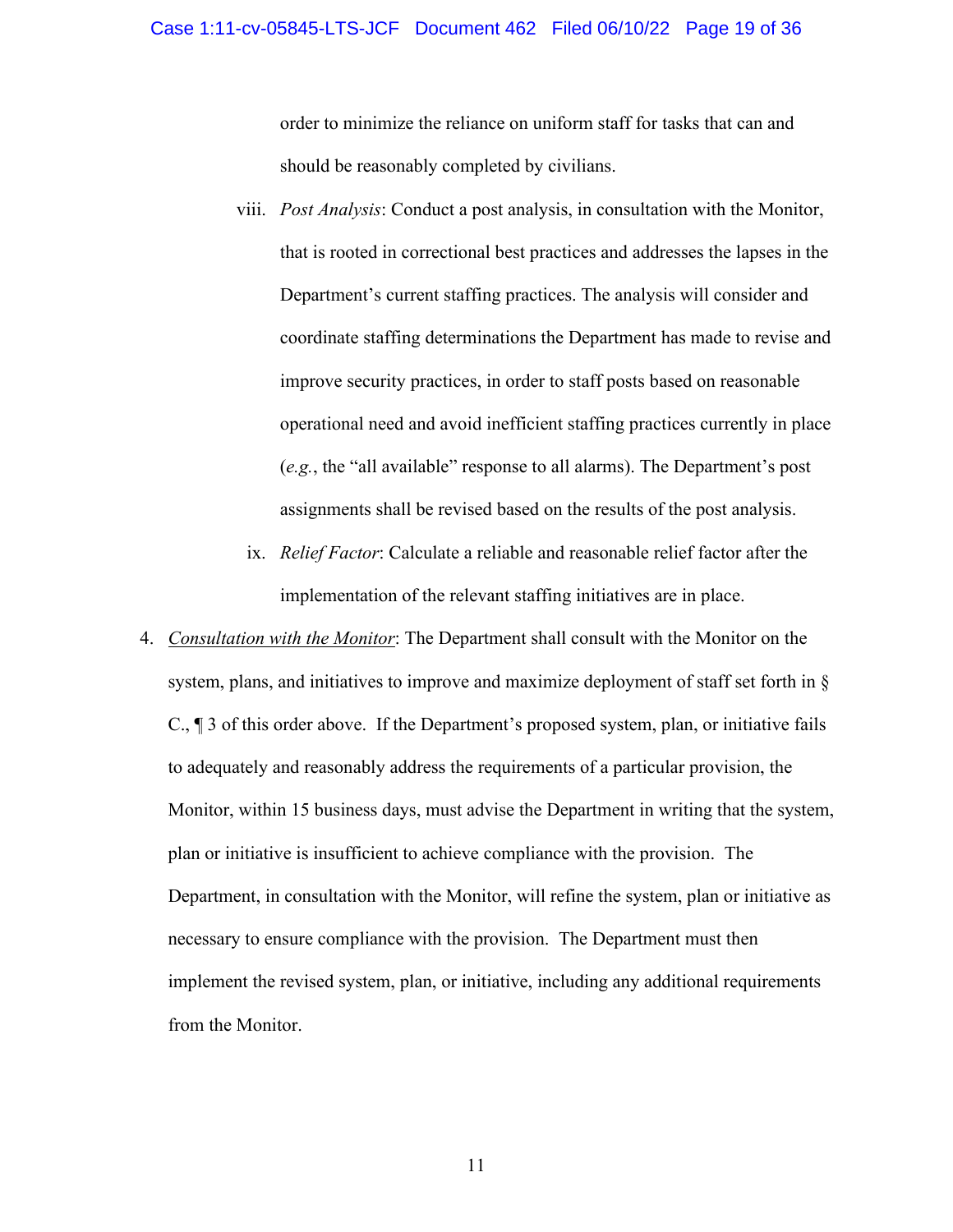<span id="page-19-0"></span>5. *Single Source Tracking System of Staff*: By September 1, 2022, the Department shall procure appropriate software and technology to automate uniform staff scheduling and create a central repository of information related to uniform staff assignments, status (e.g. active, restricted, in-active, long-term inactive and restricted), and scheduling across all facilities. This system must also have the capability for tracking, collecting, and securing data designed to identify a reasonable and reliable relief factor. The automated system should be based on the collection of internal data and take into consideration operating days, work schedules, post frequency, off-post time, and leave-time. The system shall be configured for Department-wide use by June 1, 2023 so it may be implemented by that date.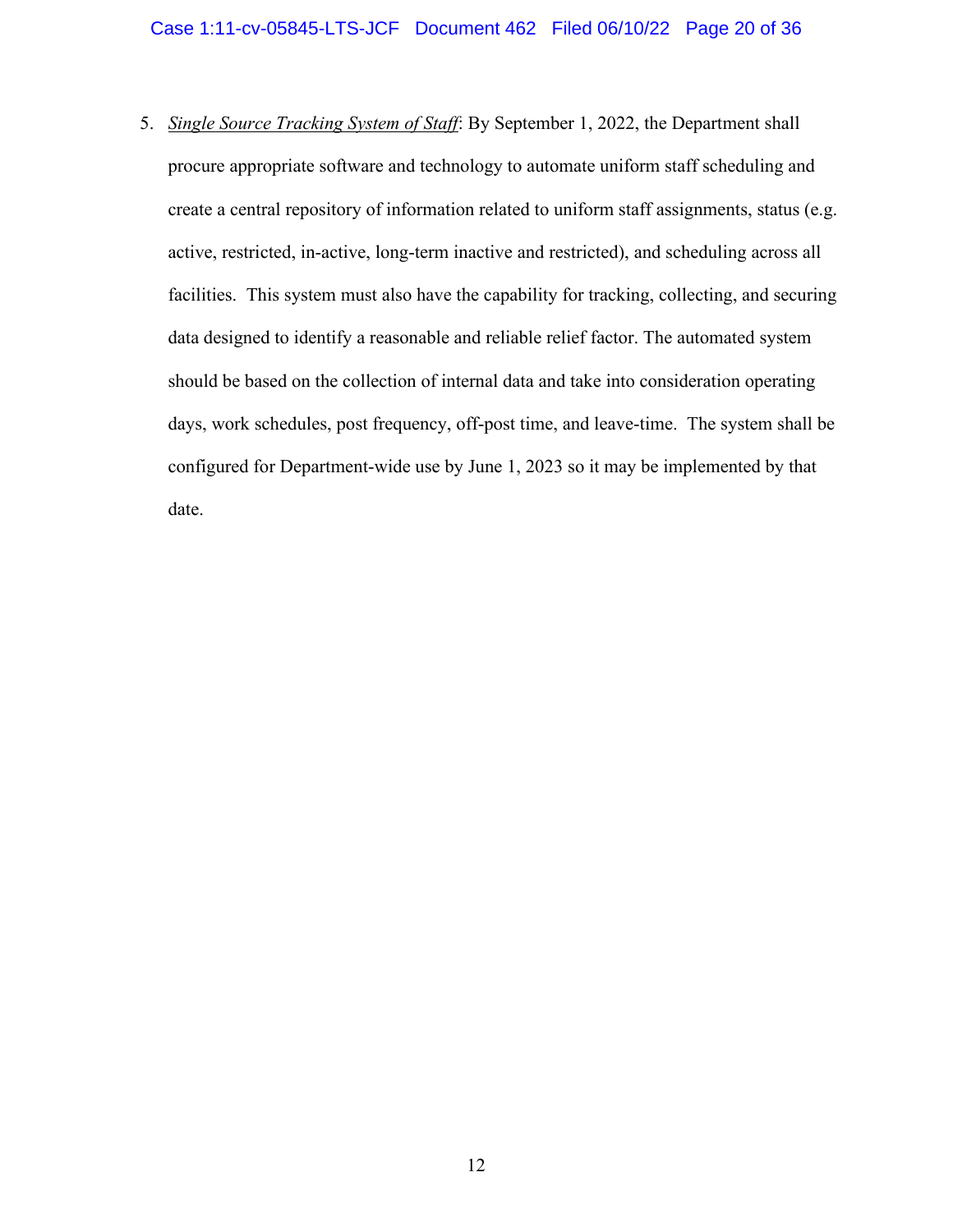#### **Section D: Security Practices**

- <span id="page-20-1"></span><span id="page-20-0"></span>1. *Security Operations Manager*: The Department must maintain the appointment of an individual with significant expertise in correctional operations and security as the Security Operations Manager. The Department must consult with the Monitor before *any* individual is appointed to serve in this position. The Security Operations Manager must have appropriate authority to manage and implement the requirements enumerated in § D., ¶ 2 and adequate resources to conduct their work.
	- a. *Evaluating Assessments of Compliance*: The Security Operations Manager must routinely evaluate the security assessments conducted by the Nunez Compliance Unit (or any comparable unit) and address the security deficiencies identified therein.
- <span id="page-20-3"></span><span id="page-20-2"></span>2. *Improved Security Initiatives*: The Department shall implement improved security practices and procedures, including, but not limited to, the following items outlined below:
	- a. the interim Security Plan required by  $\P$  1(i)(a) of the Second Remedial Order;
	- b. reduced reliance on the use of the intake following a use of force incident as required by to  $\S$  A,  $\P$  3 of the First Remedial Order. The Security Operations Manager shall also work in collaboration with the Deputy Commissioner of Classification so incarcerated individuals are processed within 24 hours in Intake, as required in § E,  $\P$  4 of this Order (below);
	- c. reduced reliance and appropriate composition of Emergency Response Teams required by § A, ¶ 6 of the First Remedial Order and to address the Monitor's feedback that was provided in 2021;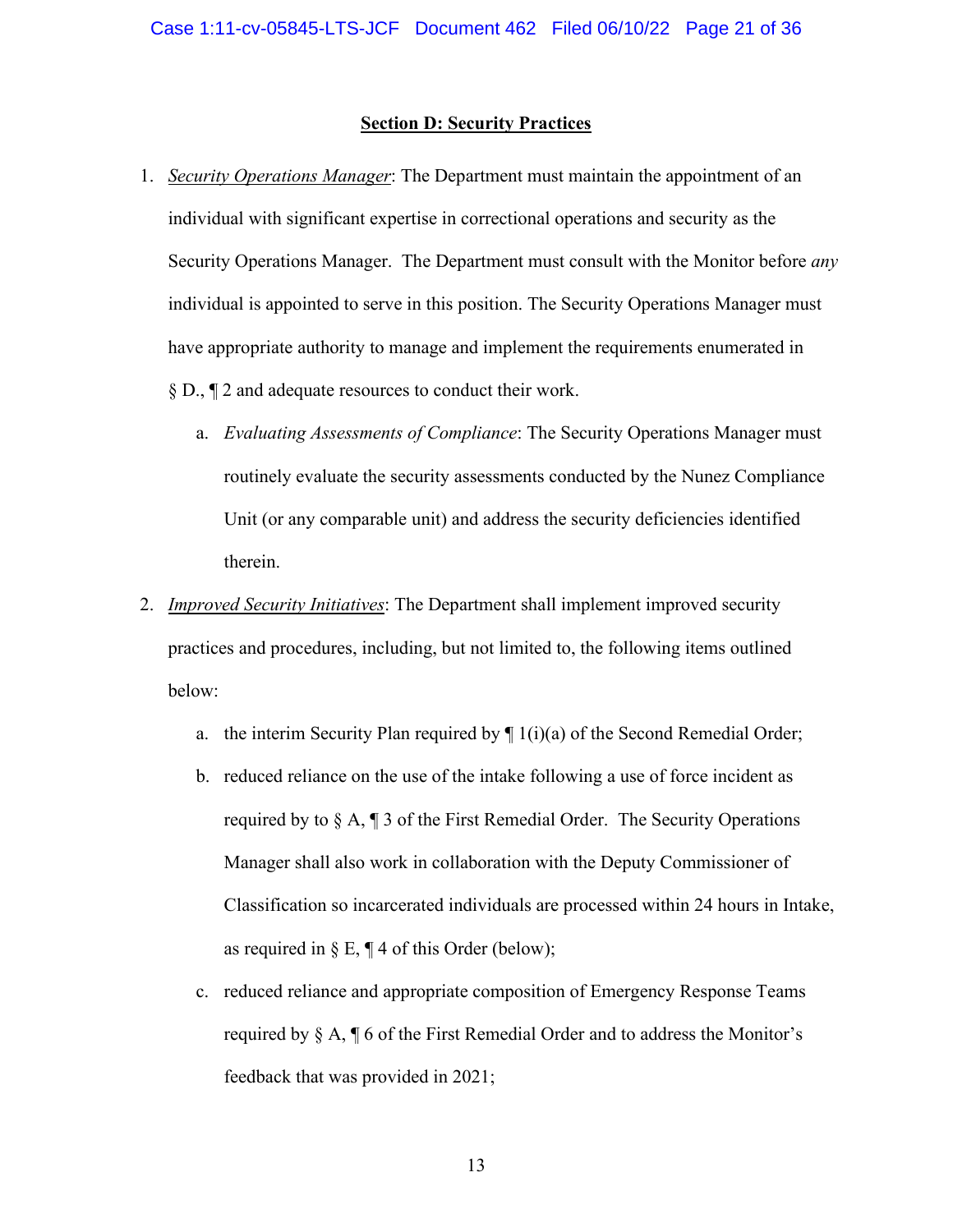- d. improved procedures on how searches are conducted, including addressing the Monitor's feedback that was provided in 2021;
- e. enhanced efforts to identify and recover weapons and other contraband;
- f. improved escort techniques to eliminate the unnecessary use of painful escort holds;
- g. self-harm procedures and policies as required by  $\P$  1(i)(b) of the Second Remedial Order; and
- h. Post Incident Management protocol as required by to  $\P$  1(i)(e) of the Second Remedial Order.
- <span id="page-21-0"></span>3. *Consultation & Direction of the Monitor*: The Department shall consult with the Monitor on the system, plans, and initiatives to improve security practices as set forth in  $\S$  D.,  $\P$  2 of this order above. If the Department's proposed systems, plans or initiative(s) fail to adequately and reasonably address the requirements of § D., ¶ 2 above, the Monitor, within 15 business days, must advise the Department in writing that the plan is insufficient to achieve compliance with the provision. The Monitor may direct the Department to refine the initiative(s) as necessary to ensure compliance with the provision. The Department must then implement the revised initiative(s), including any additional requirements from the Monitor.
- <span id="page-21-1"></span>4. *Expanded Capacity for the Department's Internal Assessment of Security Initiatives*: By August 1, 2022, the Department shall have sufficient staff dedicated to conducting reasonable assessments of the Department's efforts to implement the initiatives described in § D., ¶ 2 above. The Department shall ensure that the findings of said assessments are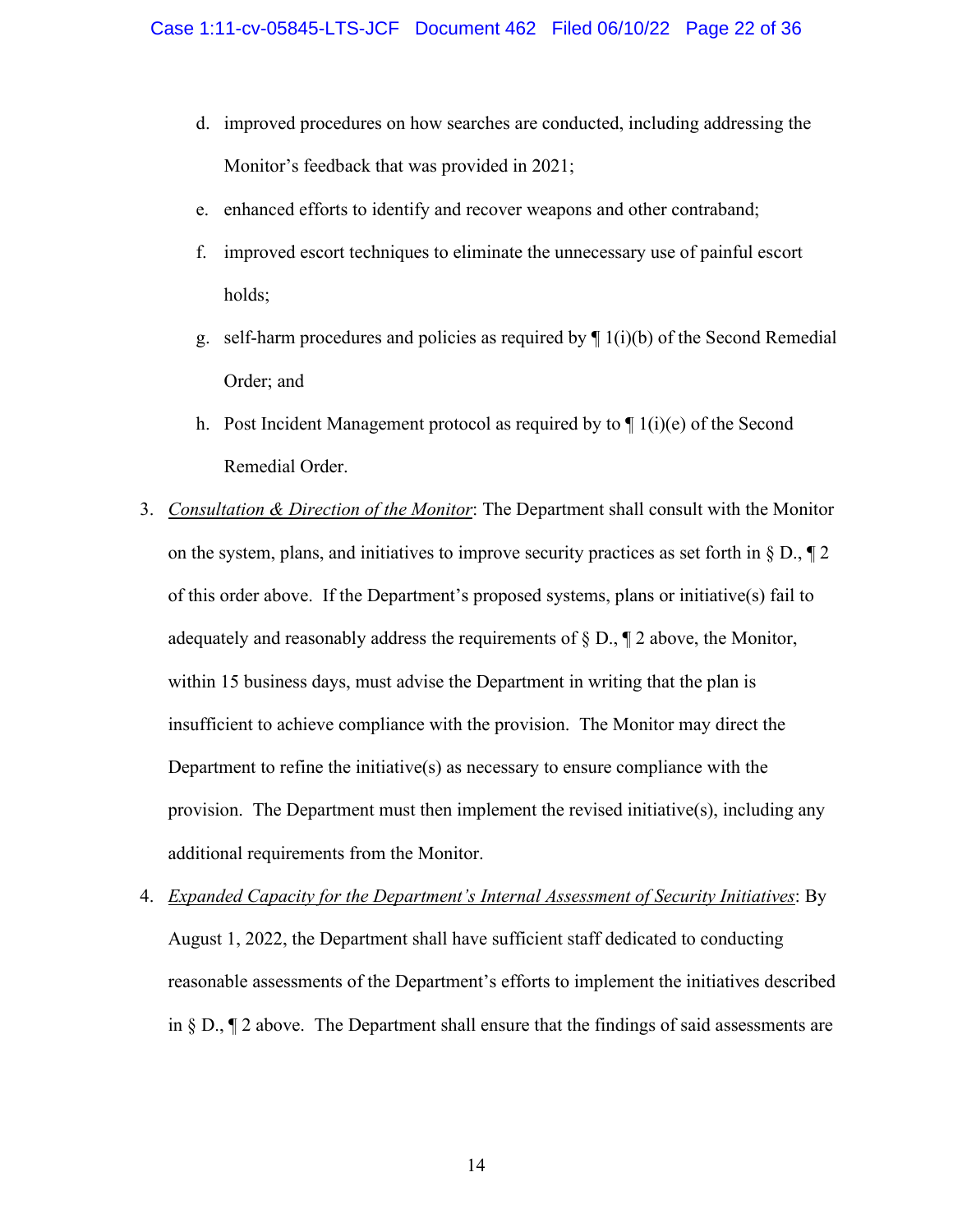## Case 1:11-cv-05845-LTS-JCF Document 462 Filed 06/10/22 Page 23 of 36

utilized by staff leadership to improve practice and shall address any obstacles to implementing these initiatives.

- <span id="page-22-0"></span>5. *Cell Doors*: The Department shall install at least 950 new and upgraded cell doors at RNDC and AMKC by July 31, 2024.
	- a. At Least 20% Complete (190 doors) shall be installed by December 31, 2022.
	- b. At Least 50% Complete (475 doors) shall be installed by October 31, 2023.
	- c. At Least 75% Complete (713 doors) shall be installed by April 30, 2024.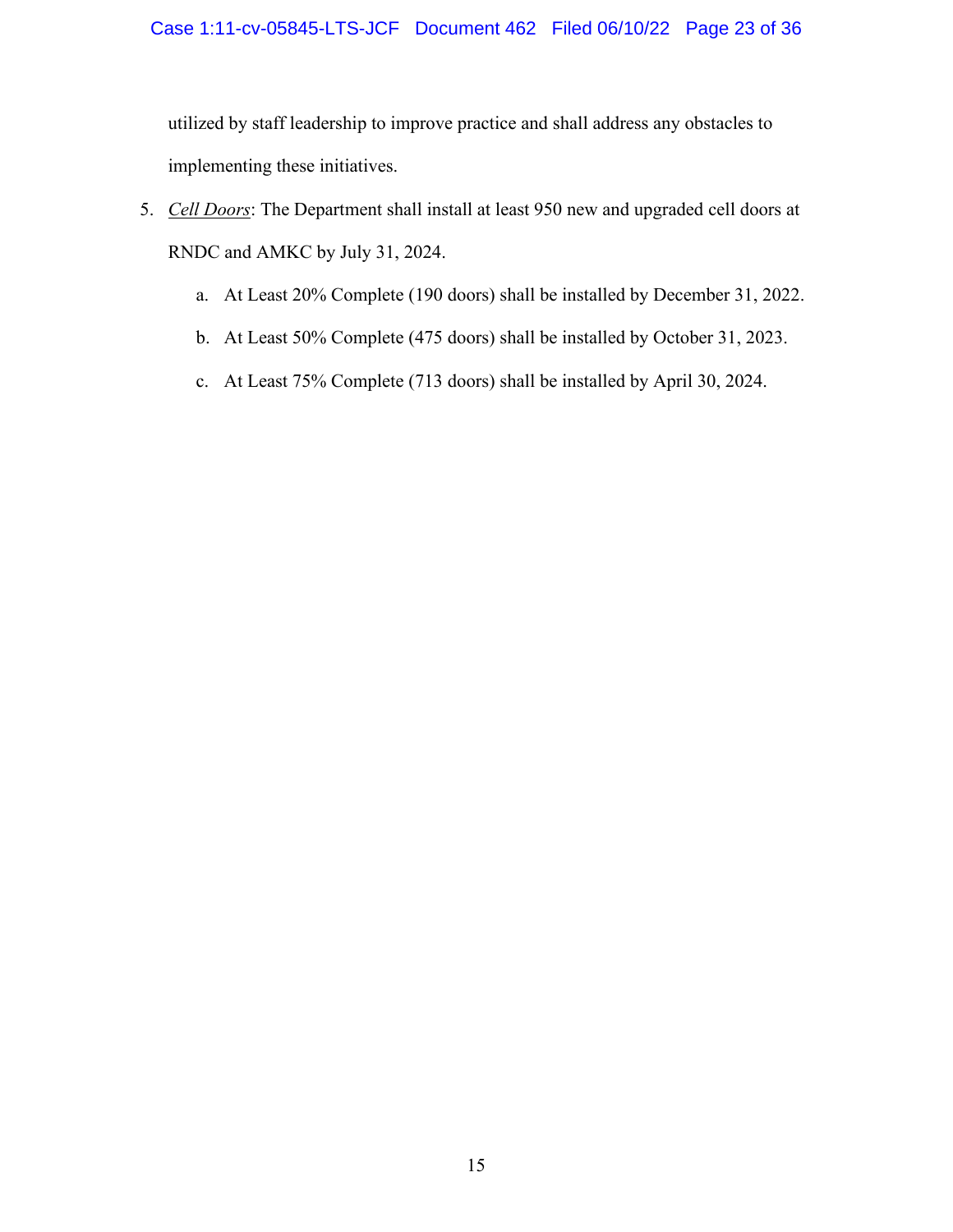#### **Section E: Management of People in Custody**

- <span id="page-23-1"></span><span id="page-23-0"></span>1. *Classification Manager*: By August 1, 2022, the Department shall appoint a Classification Manager to oversee the Custody Management Unit. The Classification Manager must have appropriate authority to manage and implement the requirements enumerated in  $\S E$ ,  $\P 2$  and adequate resources to conduct their work.
- <span id="page-23-2"></span>2. *Responsibilities of the Classification Manager*: The Department shall implement improved practices and procedures regarding housing of incarcerated individuals, including, but not limited to, the following items outlined below:
	- a. *Centralized Unit*: a centralized Custody Management Unit ("CMU") for all classification functions. The CMU shall centrally manage inter-facility and intrafacility transfers to ensure people are housed in units that are commensurate with their custody level and to ensure adherence to the Department's strategy for widely dispersing people who are affiliated with a Security Risk Group ("SRG"). CMU may include staff who are located at individual facilities, but they must report directly to CMU leadership.
	- *b. Reclassification*: a reclassification process in which people in custody are reclassified at 60-day intervals following their initial classification.
	- c. *Modifying Tracking System*: improve reclassification form in the Inmate Information System ("IIS") to address and resolve the concerns identified by the Classification Consultant, James Austin.
	- d. *Re-balancing Housing Units*: a reasonable and adequate housing strategy to reduce the practice of concentrating SRG-affiliated incarcerated individuals in certain housing units. The Department, in consultation with the Monitor, shall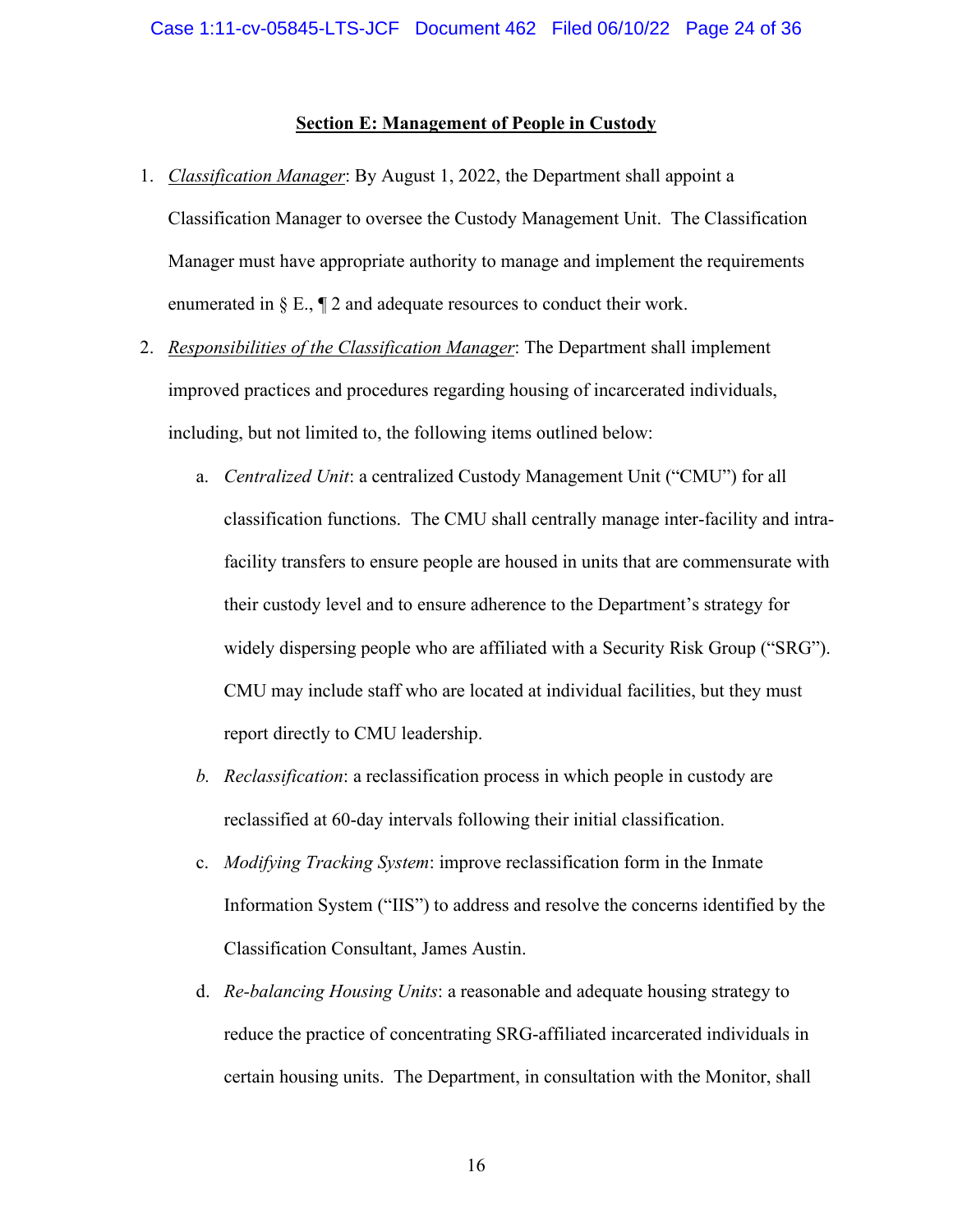develop a phased-in implementation plan to reduce the concentration of SRGaffiliated incarcerated individuals in certain housing units.

## <span id="page-24-1"></span><span id="page-24-0"></span>3. *Intake*:

- a. *Processing Incarcerated Individuals Through Intake Within 24 Hours*: The Department shall implement the requirements of  $\P$  1(i)(c) of the Second Remedial Order.
- b. *Initiatives to Reduce Reliance on Intake*: The Classification Manager and the Security Operations Manager shall collaborate on initiatives under each of their respective scopes of work to reduce the reliance on intake and ensure incarcerated individuals are processed through intake in a timely manner.
- <span id="page-24-2"></span>4. *Management of Incarcerated Individuals Following Serious Incidents of Violence*: Within 60 days of this Order, the Department, in consultation with the Monitor, must develop a housing and management strategy that will safely and adequately manage those incarcerated individuals that have engaged in serious acts of violence and pose a heightened security risk to the safety of other incarcerated individuals and staff. This housing and management strategy must comply with the HALT Act, reflect sound correctional practice, and is subject to the approval of the Monitor. This housing and management strategy must be implemented within 30 days of receipt of approval.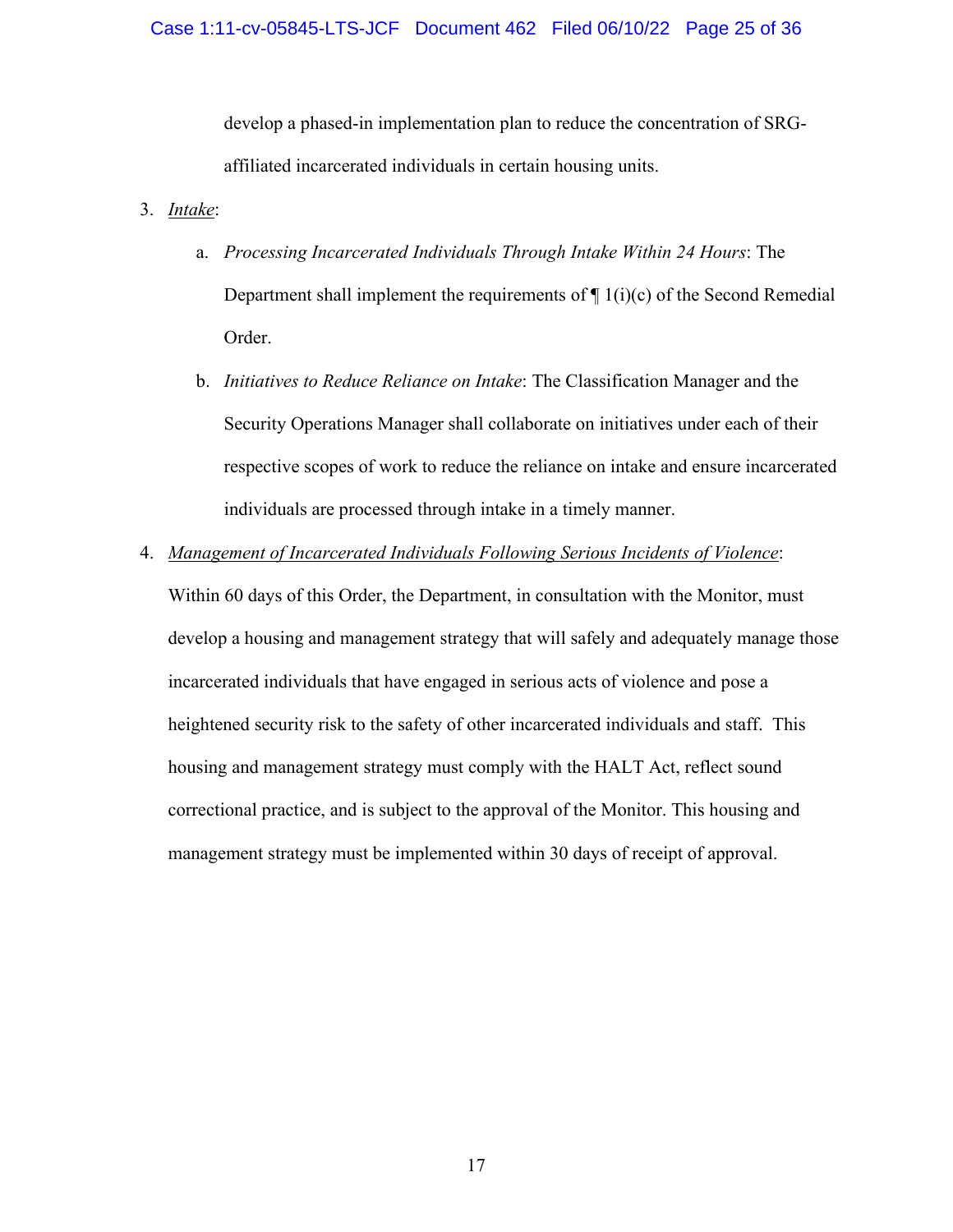#### **Section F: Staff Accountability**

- <span id="page-25-1"></span><span id="page-25-0"></span>1. *Staffing for Trials Division*: By July 29, 2022, the Defendants must assign at least thirteen *additional* agency attorneys, two *additional* legal coordinators, four *additional* support staff and two *additional* directors to the Trials Division.
	- a. *Staffing Levels of Trials Division*: The City shall thereafter ensure that the Department's Trials Division maintains at least 25 agency attorneys and 4 directors, unless and until the Department can demonstrate to the Monitor with an internal staffing analysis that fewer agency attorneys and directors are necessary to timely address the disciplinary matters pending with the Trials Division.
	- b. *Disciplinary Manager*: The Department shall maintain a Disciplinary Manager required by ¶ 5 of the Third Remedial Order.
- <span id="page-25-2"></span>2. *Expeditious Resolution of Egregious Conduct and/or Multiple Serious Violations*: The City, Department and OATH shall develop, in consultation with the Monitor, a process by which appropriate and meaningful discipline, up to and including termination, for any staff member can be expeditiously imposed in any case involving: (1) conduct that would merit the Department seeking termination pursuant to the Disciplinary Guidelines, or (2) egregious conduct that resulted in the risk of serious harm to an incarcerated individual. The Monitor may refer cases to the Department for resolution in this expedited manner.
	- a. A case identified to be resolved in an expedited manner must be resolved as follows:
		- i. *Investigations*: The investigation(s) of the matter must be completed within 30 business days of identification.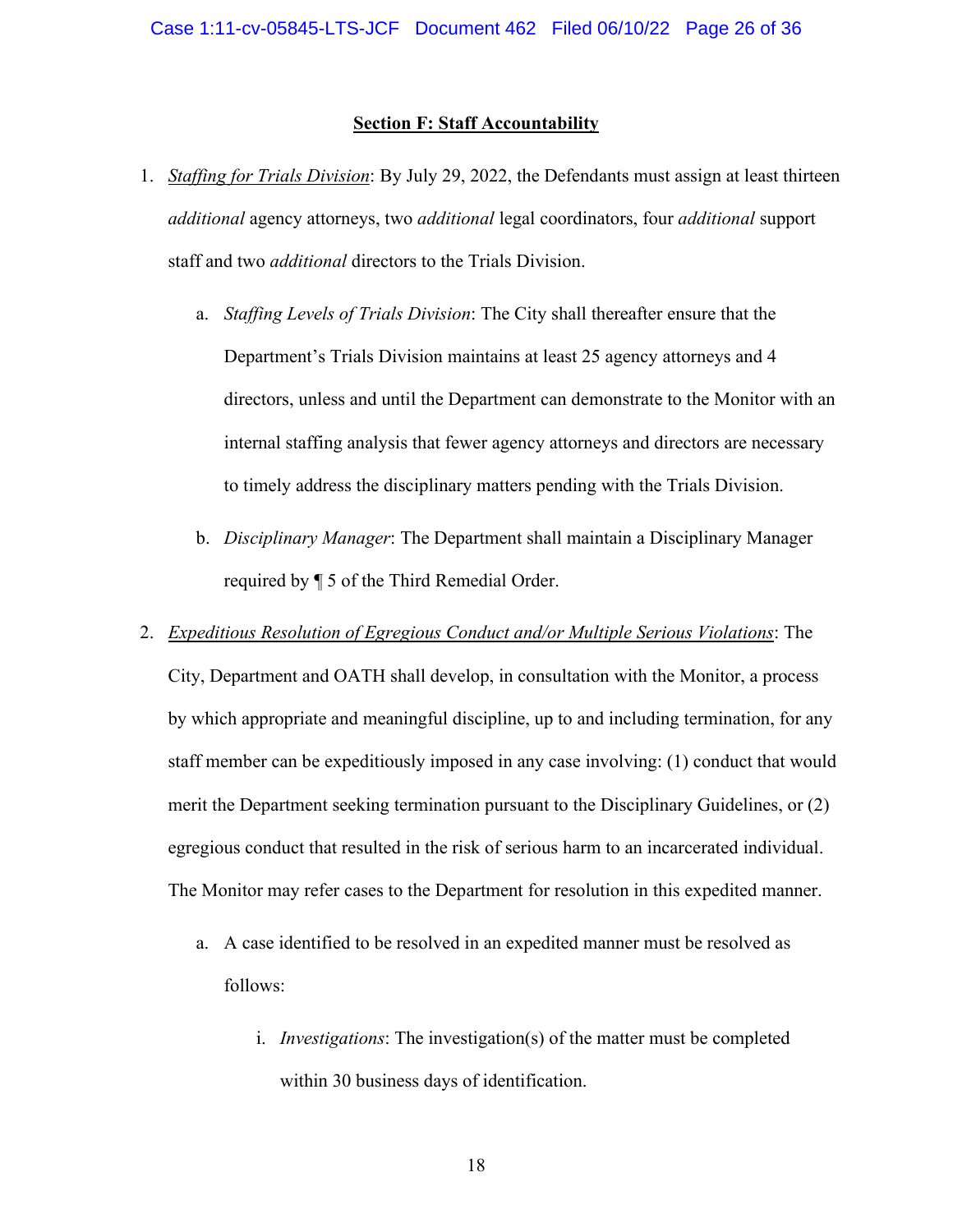- ii. *Referral for Discipline*: The case must be processed for discipline including completion of the MOC, referred to the Trials Division, charges served on the Respondent, discovery produced to the Respondent, an offer for resolution must be provided to the Respondent, the case filing with OATH, and a pre-trial conference must be scheduled within 20 business days of the closure of the investigation.
- iii. *Adjudication of Discipline*: Any and all disciplinary proceedings, including, but not limited to, convening a pre-trial conference, conducting a trial before OATH, and submission of a Report and Recommendation from the OATH ALJ must be completed within 35 business days of the case being filed with OATH.
- iv. *Imposition of Discipline*: The Commissioner must impose the final disciplinary action within 15 business days of receiving the Report and Recommendation from OATH.
- <span id="page-26-0"></span>3. *Revised Procedures for Command Discipline*: By July 1, 2022, the Department, in consultation with the Monitor, shall revise the policy regarding Command Discipline to maximize the use of a Command Discipline for lower-level misconduct and ensure efficiency in the processing of Command Disciplines. The revised Command Discipline policy shall be implemented with corresponding changes to the Case Management System.
- <span id="page-26-1"></span>4. *Addressing the Disciplinary Backlog*: As required under ¶ 1(iii) of the Third Remedial Order, by June 30, 2022, the Monitor shall provide the Court with the status of the Department's efforts to resolve the Priority Backlog Disciplinary Cases and the Other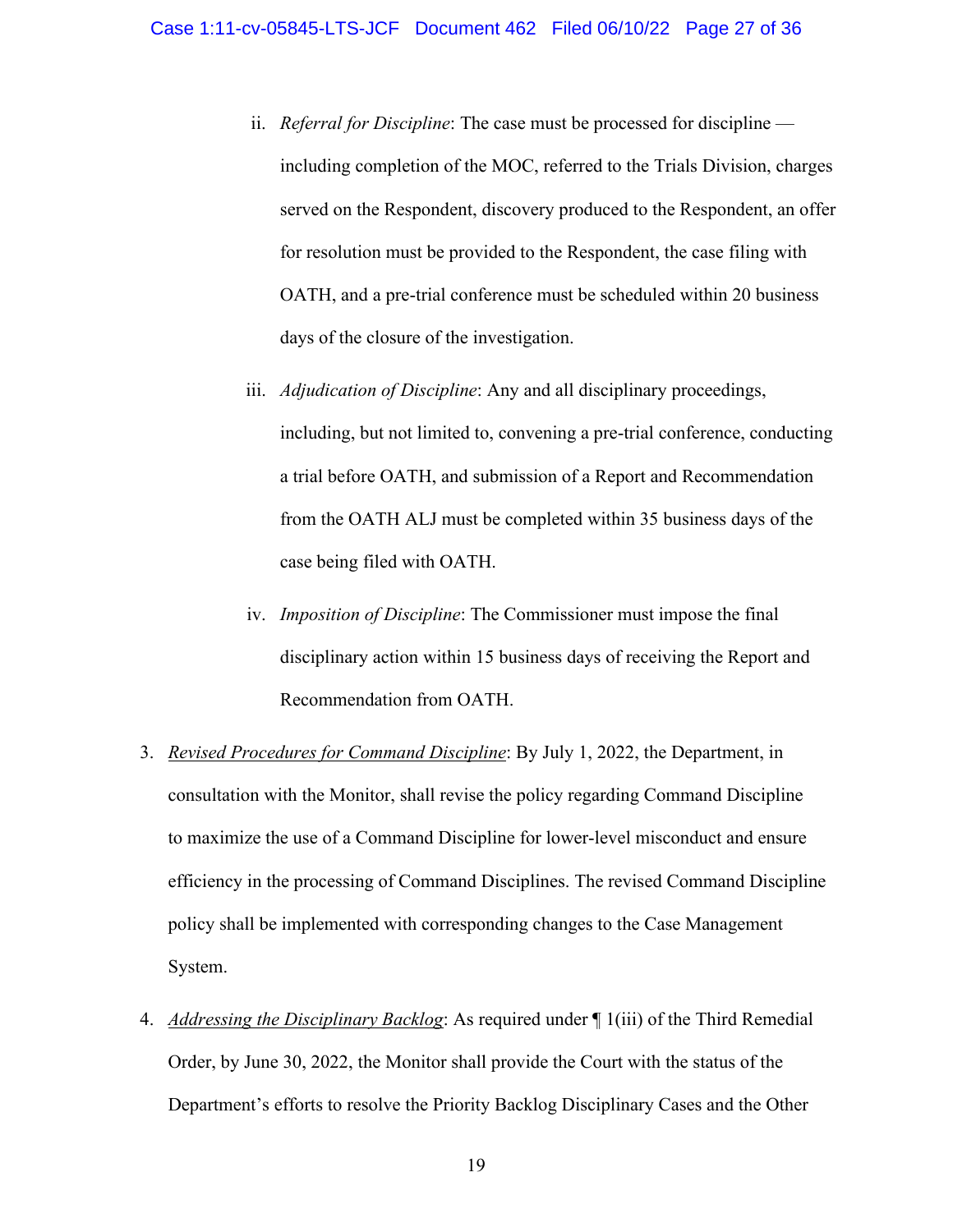Backlog Disciplinary Cases in the fourth Remedial Consent Order Interim Report. This report will also include the Monitor's assessment of the Department's efforts to resolve the Priority Backlog Disciplinary Cases and the steps that the Monitor recommends be taken, including relevant timeframes, to resolve the Other Backlog Disciplinary Cases.

- <span id="page-27-0"></span>5. *Addressing Future Incidents of Misconduct*: By August 15, 2022, the Trials Division shall assign a dedicated group of attorneys to exclusively prosecute disciplinary referrals made as of that date, and going forward, to ensure expeditious prosecution of these future cases.
- <span id="page-27-1"></span>6. *Evaluation of Disciplinary Procedures*: The Department, in consultation with the Monitor, shall conduct a comprehensive evaluation of the Department's disciplinary practices and procedures, including, but not limited to, the processes for identifying violations, providing notice to Staff and an opportunity to be heard, and the ultimate imposition of discipline to identify concrete and specific practices that can be refined in order to expedite the prosecution of disciplinary cases. The Monitor's Report, to be filed on October 28, 2022, shall provide the Court with a report of the steps that must be taken to remove the barriers that delay the imposition of appropriate and meaningful discipline and a timeline to implement such steps.
- <span id="page-27-2"></span>7. *Addressing Discipline for Abuse of Staff Leave or Restricted Duty Policies:* The Department shall take all necessary steps to impose appropriate and meaningful discipline, up to and including termination, for any staff member who violates Department policies, procedures, rules, and directives relating to sick leave, restricted or modified duty, or absence without official leave.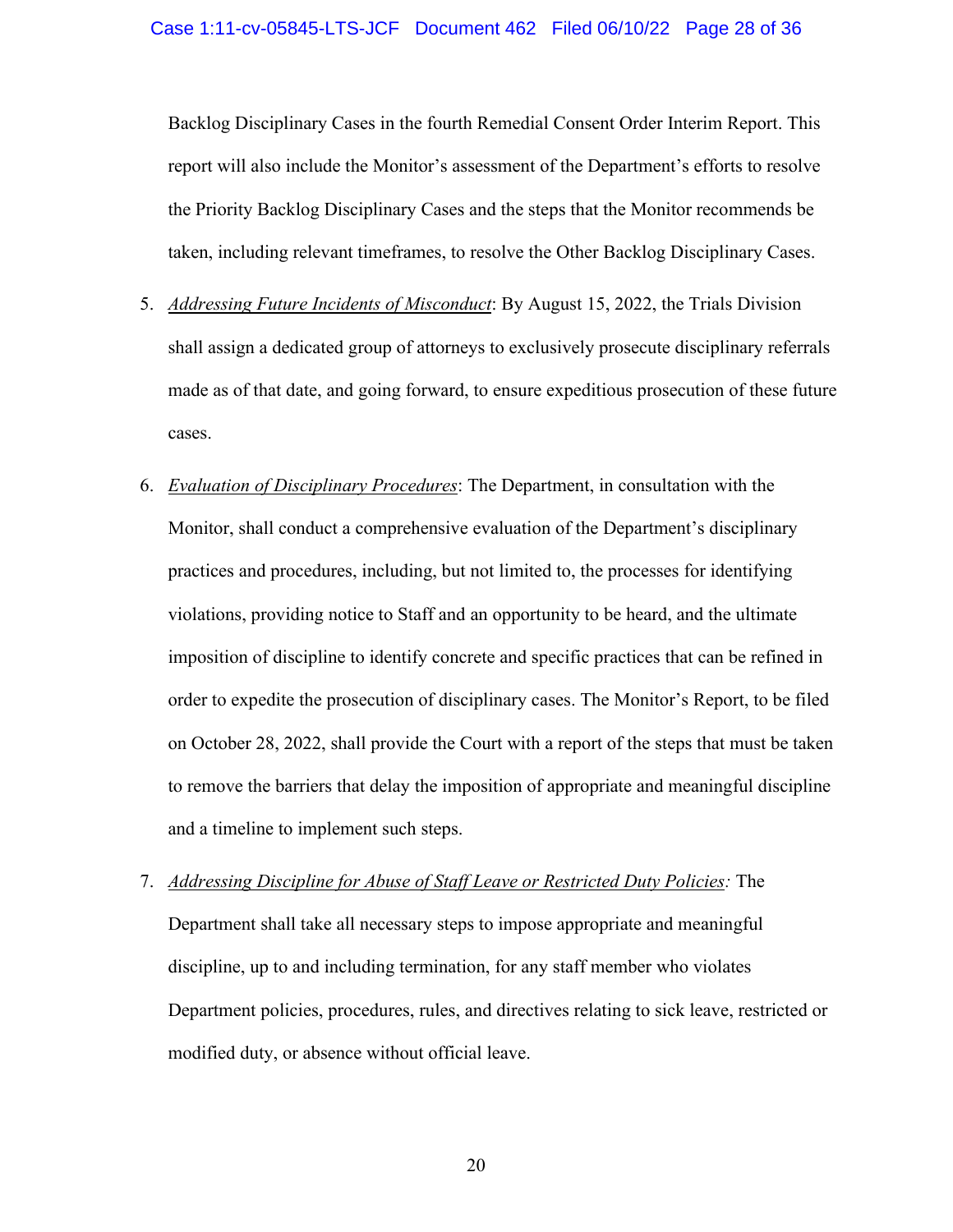- <span id="page-28-0"></span>8. *Immediate Corrective Action*. The Department shall continue to implement § C, ¶ 1 of the First Remedial Order.
- <span id="page-28-1"></span>9. *Responding to Monitor Recommendations*. The Department shall continue to implement § C, ¶ 2 of the First Remedial Order.
- <span id="page-28-2"></span>10. *Streamlined OATH Process:* The OATH Division shall continue to implement the following provisions:
	- a. *Expeditious OATH Proceedings* required by § C ¶ 4 of the First Remedial Order.
	- b. *Applicability of Disciplinary Guidelines to OATH Proceedings* required by § C ¶ 5 of the First Remedial Order.
	- c. *Increased Number of OATH Pre-Trial Conferences* required by ¶ 2 of the Third Remedial Order.
	- d. *New OATH Procedures and Protocols* required by ¶ 3 of the Third Remedial Order.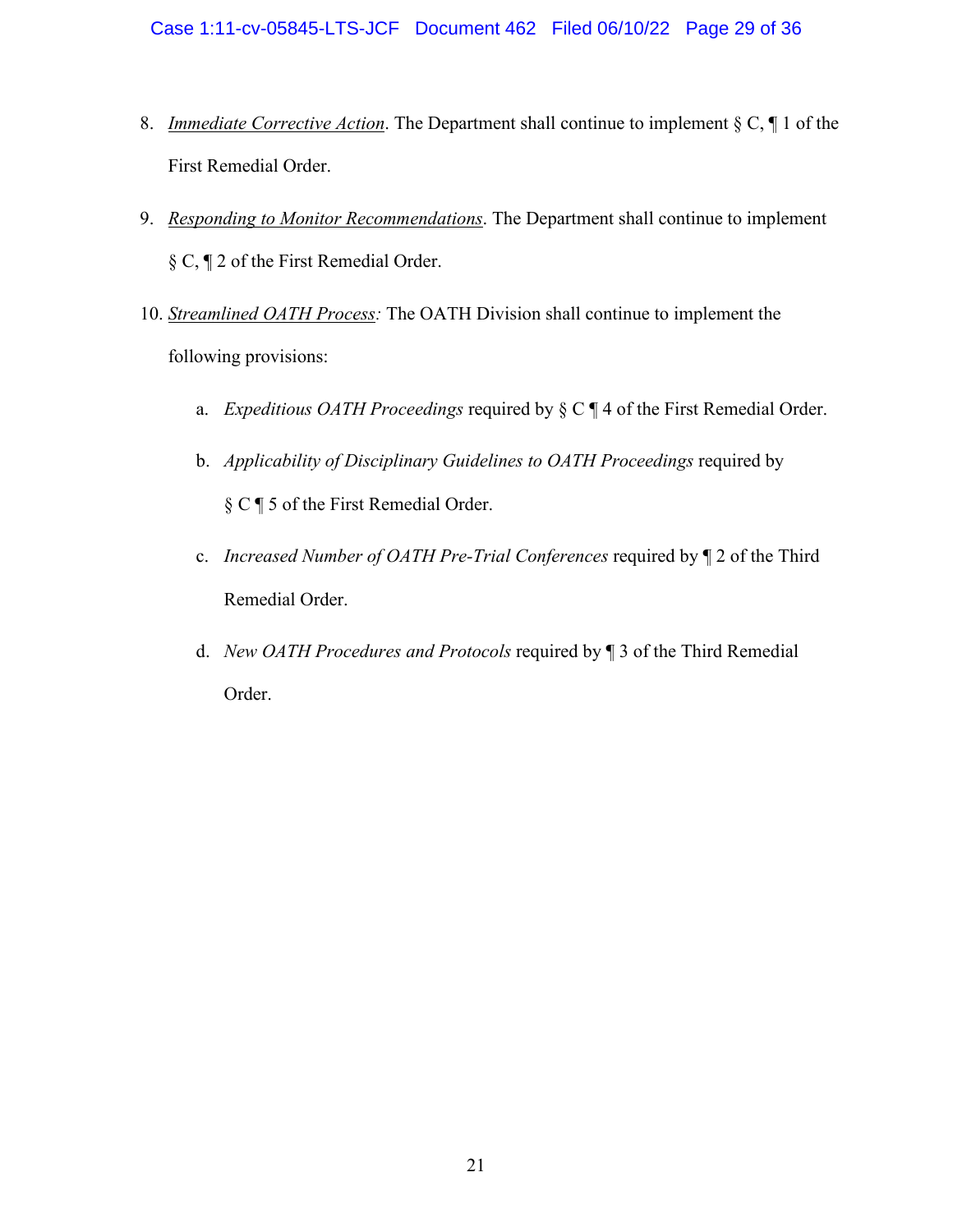## **Section G: Assessment of Compliance & Reporting in 2022**

- <span id="page-29-1"></span><span id="page-29-0"></span>1. *Manager Reporting to the Monitor*: The Disciplinary Manager, the Security Operations Manager, the Staffing Manager, the Classification Manager, and the leader of the Nunez Compliance Unit (or comparable unit) (collectively the "Managers") must regularly provide updates to the Monitor regarding their work. The Managers will collaborate with the Monitor on the format and frequency of the updates, allowing for changes in such format and frequency as the work progresses.
- <span id="page-29-2"></span>2. *Monitor Reports*: The structure, focus, and frequency of the Monitor's Reports covering the period of January 1, 2022 through December 31, 2022 will be altered. During this period of time, four Monitor's Reports will be filed per the schedule below:
	- i. June 30, 2022.
	- ii. October 28, 2022.
	- iii. January 31, 2023.
	- iv. March 16, 2023.
- <span id="page-29-3"></span>3. *Court Status Conference*: The Court shall convene a status conference with the Parties and the Monitor approximately 3 weeks after the filing of the Monitor's Report filed on October 28, 2022, January 31, 2023 and March 16, 2023.
- <span id="page-29-4"></span>4. *Content of Reports*: Each report will include the following:
	- a. *City and Department's Efforts to Reform the Agency*: The Monitor's evaluation and assessment of the City and Department's efforts to improve the foundational issues that corresponds with the six distinct sections of this plan:
		- i. Immediate Initiatives to Address Harm
		- ii. Citywide Initiatives to Support Reforms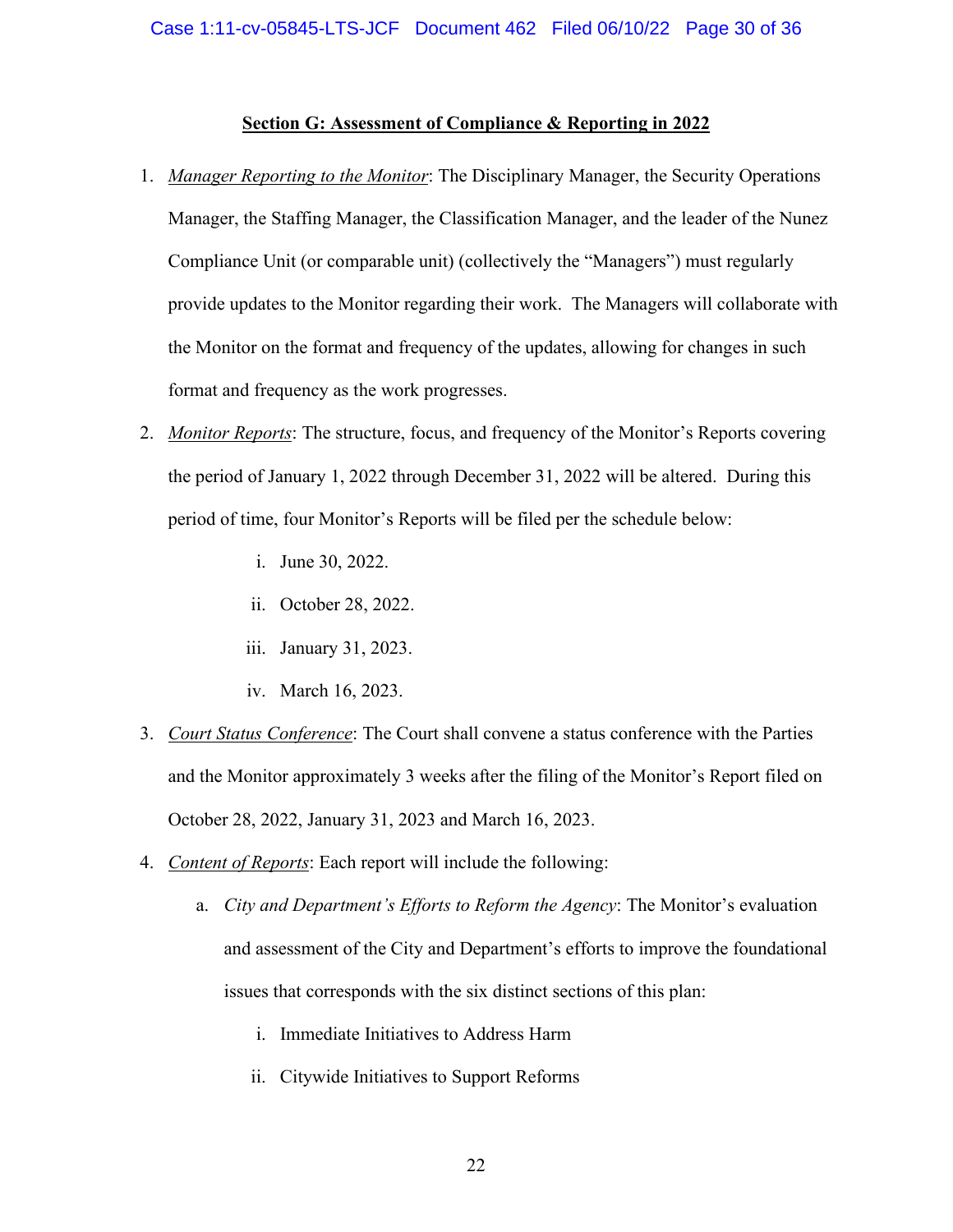- iii. Uniform Staffing Practices
- iv. Security Practices
- v. Management of People in Custody
- vi. Staff Accountability
- b. The specific information and data, including trends and patterns, for the following items:
	- i. Violence:
		- 1. Number of UOF incidents and UOF rate, and injury classification of UOF incidents.
		- 2. Number of instances in which an Intake Investigation or a Full ID Investigation resulted in a finding that that the incident involved excessive or unnecessary Use of Force.
		- 3. Number of incarcerated individual-on-incarcerated individual fights/assaults, and number of serious injuries to incarcerated individuals as a result of incarcerated individual-on-incarcerated individual fights/assaults.
		- 4. Number of assaults on Uniform Staff, and number of serious injuries to uniform staff as a result of assaults on Uniform Staff.
		- 5. Number of Stabbing/Slashing incidents.
		- 6. Number of alarms, broken down by level A and level B.
		- 7. Number of weapons recovered, and number of other contraband items recovered.
	- ii. Staffing/Staff Deployment:
		- 1. Total number of uniform staff.
		- 2. Total number of Captains.
		- 3. Data regarding uniform staff out on sick leave.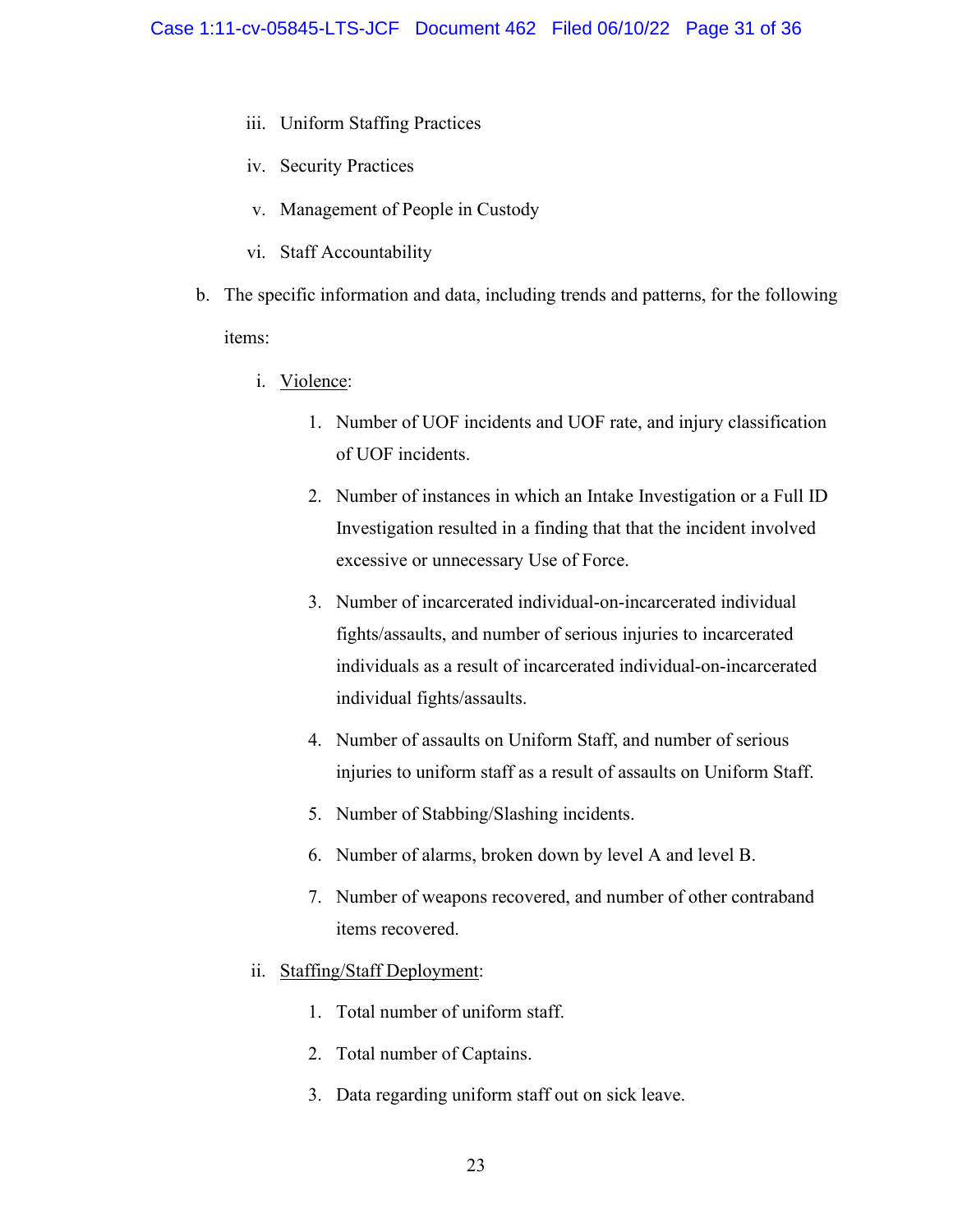- 4. Number of uniform staff on medically monitored/restricted duty status.
- 5. Data regarding unstaffed posts and availability of staff to work on housing units.
- 6. Data regarding use of force incidents involving unmanned posts.
- 7. Data regarding compliance with housing area tours.
- 8. Number of Captains assigned to commands outside of facilities, hospitals, and court commands.
- 9. Number of ADWs assigned to Facilities, broken down by Facility.
- 10. Number of uniform staff on Awarded Posts.
- 11. Number of uniform staff on 4x2 schedules compared with staff on other schedules.
- 12. Number of individuals hired for new leadership positions.
- 13. Data reflecting frequency with which staff are working triple shifts.
- 14. Data regarding civilianization of certain posts that previously were held by uniformed staff.
- iii. Accountability:
	- 1. Number of UOF-related disciplinary cases resolved.
	- 2. Number of pending UOF-related disciplinary cases, broken down by year of underlying incident.
	- 3. Number of OATH pre-trial conferences, broken down by month.
	- 4. Number of instances Staff were subject to immediate corrective action, broken down by the nature of the corrective action imposed.
	- 5. Number of instances the Monitor recommended that the Department take immediate corrective action, expeditiously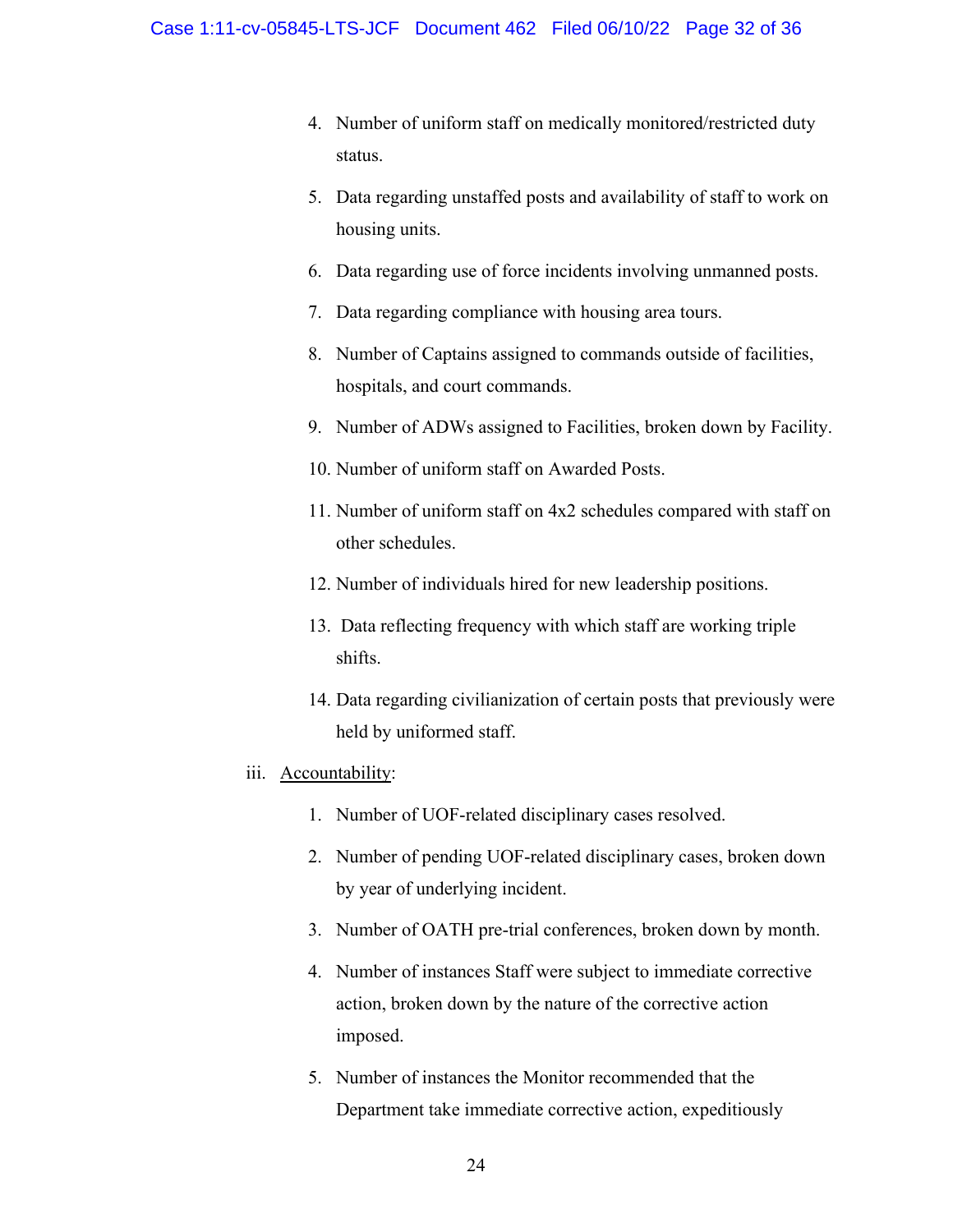complete a Use of Force investigation, and/or expeditiously pursue disciplinary proceedings, and the Department's responses to these recommendations.

- 6. Number of cases referred for expeditious resolution under  $\S$  F  $\P$  2, and status of those cases.
- 7. Data on disciplinary actions taken against staff for abuse of sick leave or restricted status (or other absenteeism issues).
- 8. Trials Division staffing levels and caseloads.
- iv. Other:
	- 1. Number of in-custody deaths.
	- 2. Number of incarcerated individuals in custody for more than 365 Days and median length of stay.
	- 3. Data on incarcerated individuals who remained in Intake for longer than 24 hours, and the length of time each individual was in Intake.
	- 4. Number of new cell doors installed, broken down by facility.

## <span id="page-32-0"></span>5. *Compliance Assessment*:

- a. An assessment of compliance, pursuant to  $\S XX$ ,  $\P 18$  of the Consent Judgment, with the specific requirements of this Order.
- b. Given the Monitor's findings in the Monitor's March 16, 2022 Special Report, (pages 63 to 65), the Monitor's assignment of compliance ratings for each provision of the Consent Judgment (required by § XX, ¶ 18 of the Consent Judgment) and the First Remedial Order are suspended for the time period covering January 1, 2022 to December 31, 2022, except for those provisions incorporated into this Order and the provisions listed below (collectively "select group of provisions").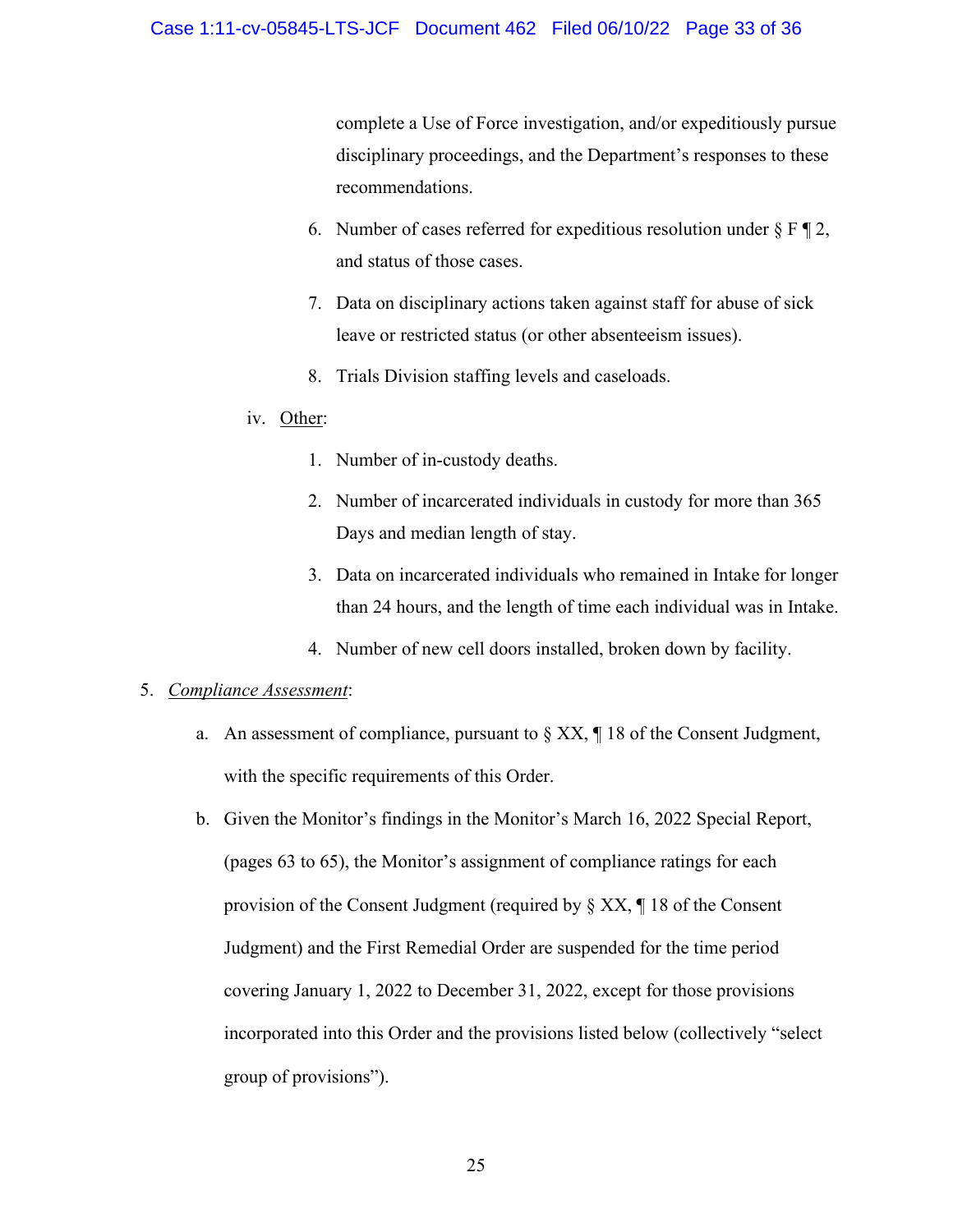- i. The Monitor shall assign compliance ratings, required by  $\S X X$ ,  $\P 18$  of the Consent Judgment, for the following provisions from the Consent Judgment and the First Remedial Order:
	- 1. Consent Judgment § IV. (Use of Force Policy), ¶ 1;
	- 2. Consent Judgment § V. (Use of Force Reporting & Tracking), ¶¶ 2 & 22;
	- 3. Consent Judgment § VII. (Use of Force Investigations), ¶¶ 1 & 9(a);
	- 4. Consent Judgment § VIII. (Staff Discipline and Accountability),  $\P\P$  1, 3(c) & 4;
	- 5. Consent Judgment  $\S X$ . (Risk Management)  $\P 1$ ;
	- 6. Consent Judgment § XII. (Screening and Assignment of Staff), ¶¶ 1 to 3;
	- 7. Consent Judgment § XV. (Safety and Supervision of Inmates Under the Age of 19), ¶ 1, 12 and 17;
	- 8. First Remedial Order § A. (Initiatives to Enhance Safe Custody Management, Improve Staff Supervision, and Reduce Unnecessary Use of Force),  $\P\P$  1 to 4, & 6; and
	- 9. First Remedial Order § C. (Timely, Appropriate, and Meaningful Staff Accountability),  $\P\P$  1, 2, 4 & 5.
- ii. The following reports will include the compliance assessments for this select group of provisions as outlined below: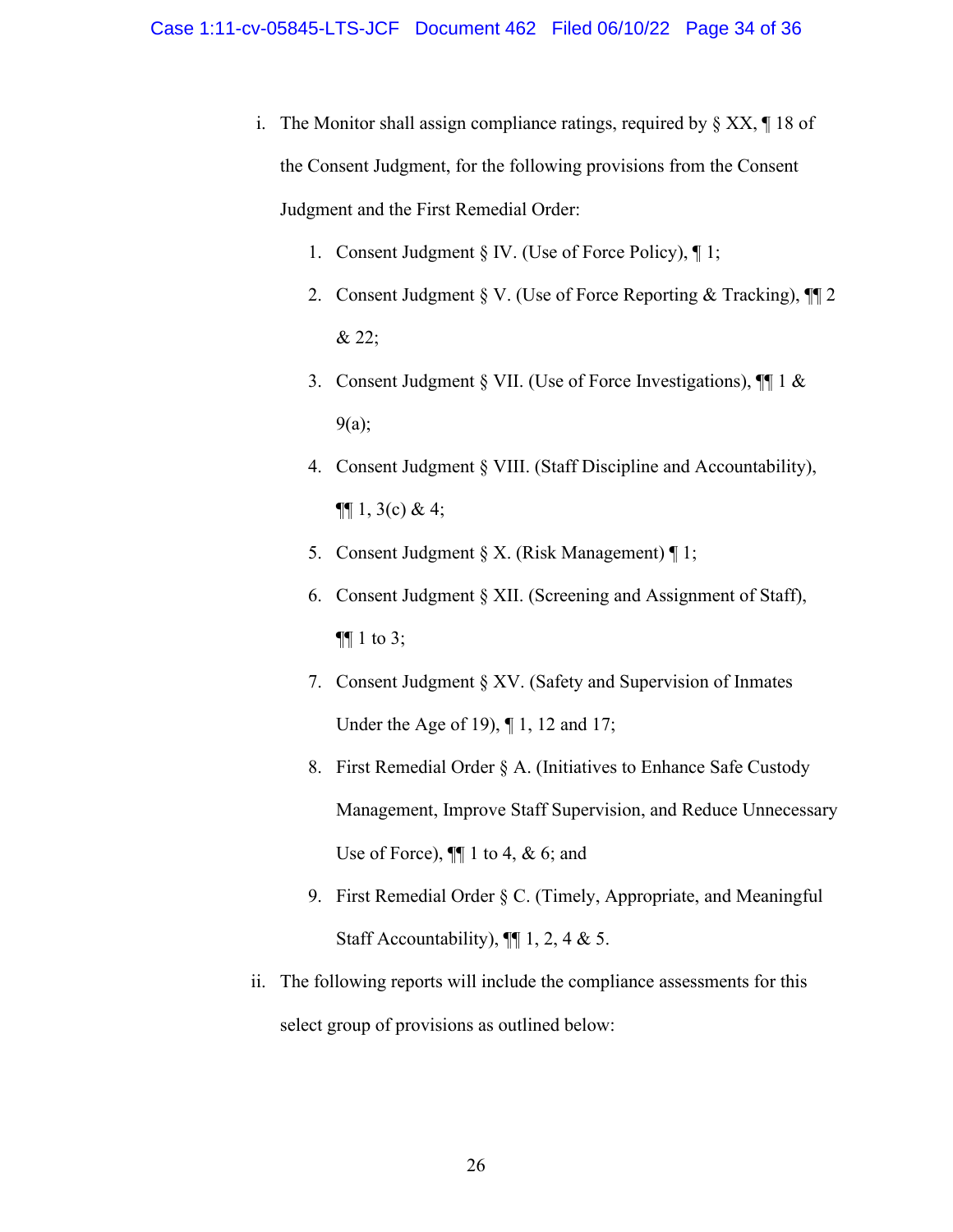- 1. The October 28, 2022 report will include the compliance assessment for the select group of provisions for the period covering January 1, 2022 to June 30, 2022.
- 2. The March 16, 2023 report will include the compliance assessment for the select group of provisions for the period covering July 1, 2022 to December 31, 2022.
- <span id="page-34-0"></span>6. *Monitor's Assessment of Compliance in March 16, 2023 Report*: The Monitor's March 16, 2023 Report shall include the Monitor's assessment as to: (a) whether the City and Department have made substantial and demonstrable progress in implementing the reforms, initiatives, plans, systems, and practices outlined in this Order; and (b) whether such efforts have resulted in a substantial reduction in the risk of harm currently facing incarcerated individuals and DOC staff.